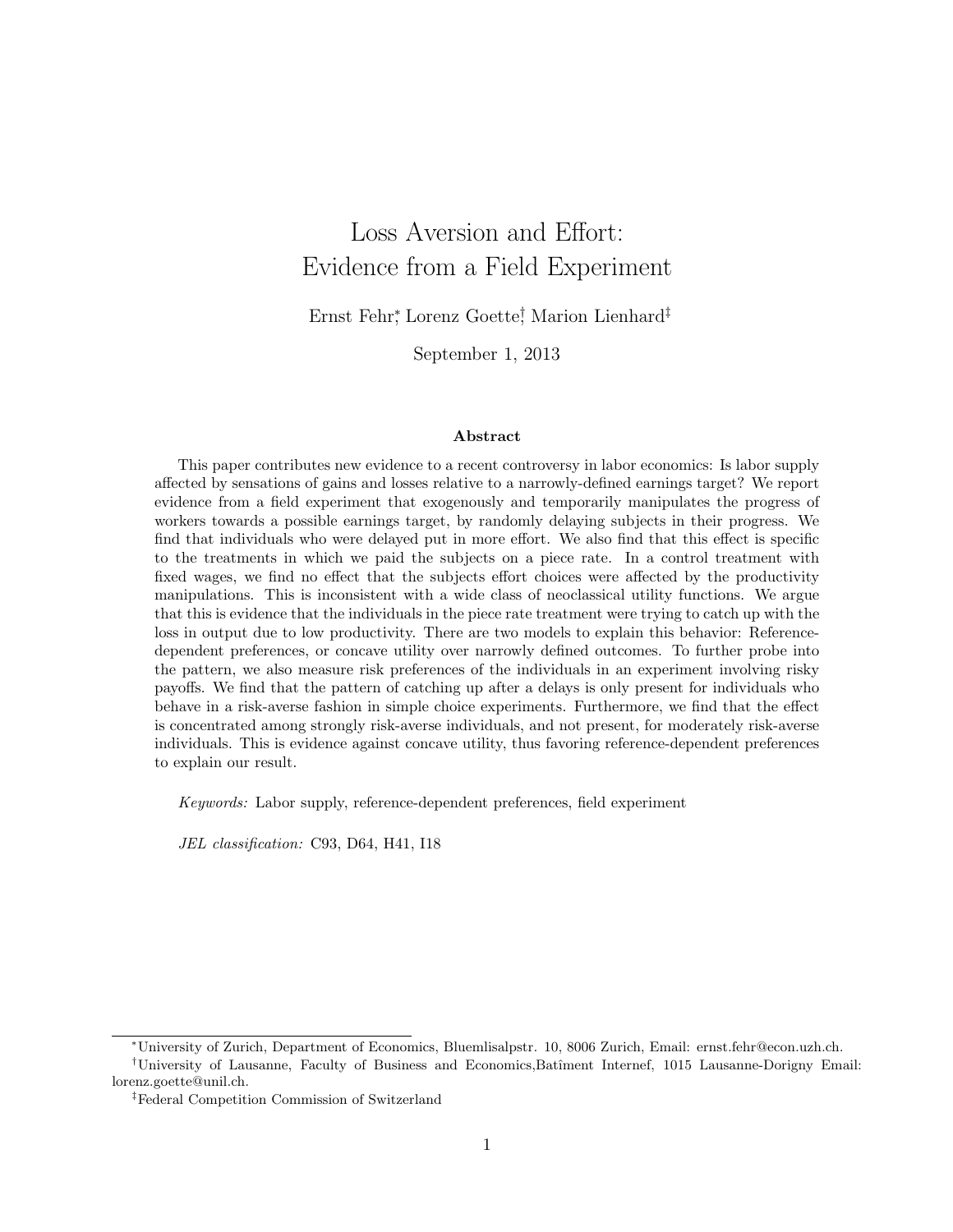#### I. Introduction

Models of intertemporal optimization by individuals are widely used in economics. They have been applied to consumption choices [\(Deaton,](#page-15-0) [1992\)](#page-15-0), labor supply [\(Blundell and Macurdy,](#page-15-1) [1999\)](#page-15-1), or human capital investment [\(Becker,](#page-15-2) [1993\)](#page-15-2). The key implication from models of intertemporal maximization is that individuals equalize the expected marginal benefits of any activity over time. In some cases, this has very strong implications: in the context of labor supply, it implies that consumption is chosen such that the marginal utility is equalized over periods. But consider what this implies for labor supply if wages are unexpectedly low in one period: Because of the low wage, the individual will be earning less money than expected. However, because the individual equalizes the marginal utility of consumption over time, this is only going to lead to a very small change in consumption in every period, thus leaving the marginal utility of consumption virtually unchanged. With the marginal utility of income approximately constant, there is a first-oder effect of the wage, leading the individual to cut labor supply in that period (See, e.g. [Browning et al.,](#page-15-3) [1985;](#page-15-3) [Fehr](#page-15-4) [and Goette,](#page-15-4) [2007,](#page-15-4) for a formal proof). Loosely speaking, the general intuition behind this is to take advantage of the intertemporal relative prices, while smoothing out potential small gains and losses over time.

Yet, anecdotes and evidence exist to document the opposite. There are stories of strict rules about the number of pages a Ph.D. candidate wrote per day to finish her dissertation, or individuals putting in double effort when they feel they are behind relative to a narrowly defined target [\(Heath](#page-16-0) [et al.,](#page-16-0) [1999\)](#page-16-0). The underlying psychological intuition is that falling short of a perceived target creates a sensation of a loss, which motivates extra effort. It is consonant with a large literature on reference-dependent preferences [\(Kahneman and Tversky,](#page-16-1) [1979;](#page-16-1) [Tversky and Kahneman,](#page-16-2) [2000\)](#page-16-2). This mechanism could also distort labor supply over time: If wages are low, individuals may find it difficult to reach an perceived income target and therefore exert more effort than usual, even though the economic incentives dictate the opposite response. Thus, psychologically, it may be difficult for individuals to smooth out small changes over time, because of these sensations of gain or loss relative to what they expected to happen.

A new literature, using high-frequency data on labor supply and wages, has tested intertemporal substitution of labor. This evidence comes from studies using day-to-day variation in wages of cab drivers [\(Camerer et al.,](#page-15-5) [1997;](#page-15-5) [Chou,](#page-15-6) [2002;](#page-15-6) [Farber,](#page-15-7) [2005\)](#page-15-7), or field experiments with bicycle messengers [\(Fehr and Goette,](#page-15-4) [2007\)](#page-15-4). All studies find that daily effort is lower when wages are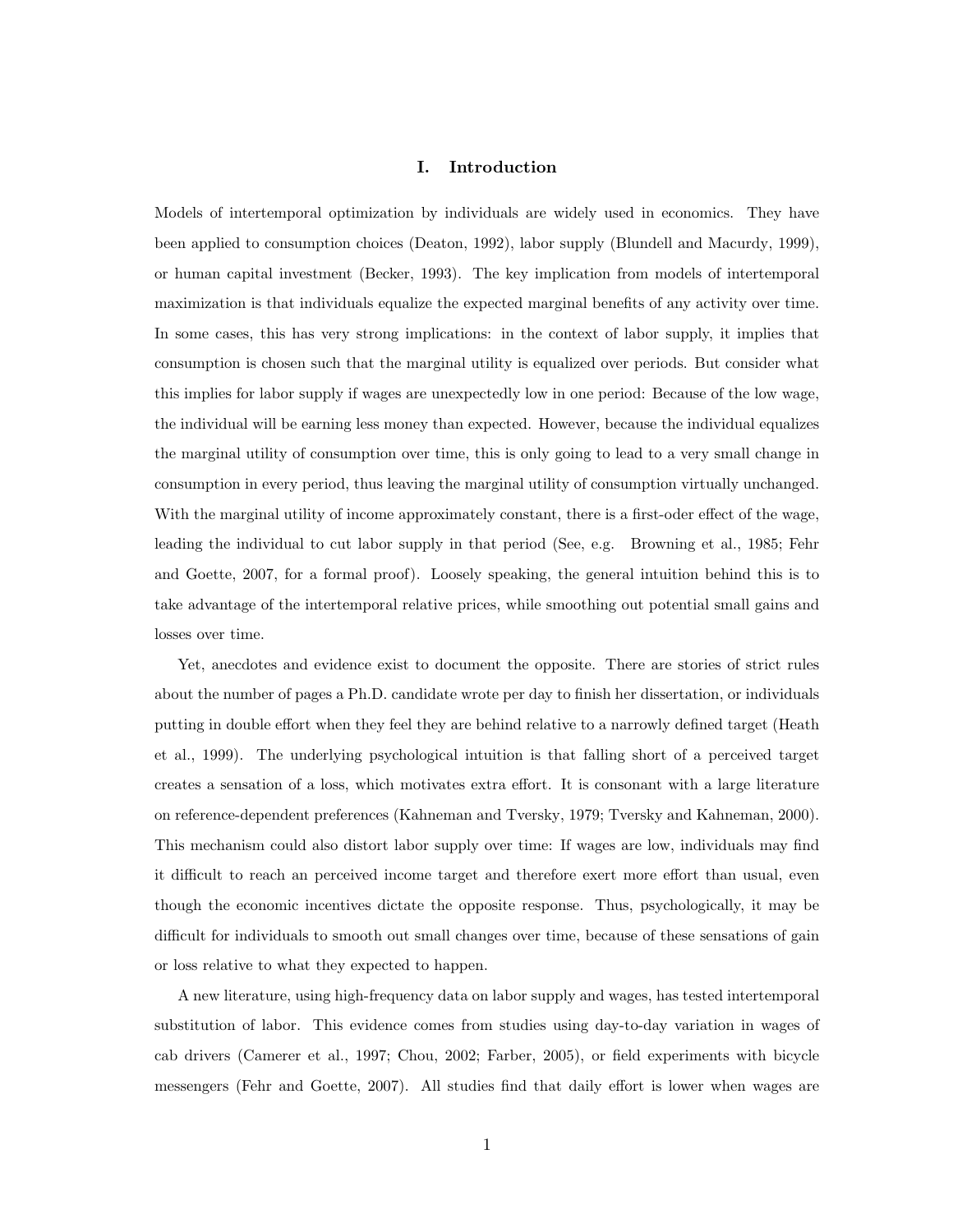high, but there is complete disagreement over the interpretation of these results. The results in all studies are consistent with a model where individuals care about reaching a daily income target. The evidence in [Fehr and Goette](#page-15-4) [\(2007\)](#page-15-4) is particularly suggestive: They find that only bike messengers behaving in a loss-averse fashion in an unrelated choice experiment reduce effort during the exogenously implemented wage increase.

However, it is not always possible to rule out all other plausible alternative explanations, such as fatigue effects. For example, in [Fehr and Goette](#page-15-4) [\(2007\)](#page-15-4), there is also a large increase in the number of shifts the bike messengers work, raising the possibility that the reduction in effort per shift is a consequence of that increase in the number of shifts.<sup>[1](#page-2-0)</sup> Furthermore, it is hard to directly test for reference-dependent preferences, as these models are notoriously difficult to distinguish from a model in which individuals have concave utility, but evaluate utility over narrowly defined events.[2](#page-2-1) In such a model, daily income effects can also occur, leading to a lower effort because the perceived marginal utility of consumption decreases, not because of a perceived loss relative to a goal.

In this paper, we present the most direct test of reference-dependent preferences in the context of labor supply. Our study has three new features. First, we conduct a field experiment in which we manipulate output of our subjects exogenously. We hire high-school students to do data entry work, using a computer interface. The subjects are unaware that they are participating in an experiment. We slow down the subjects in a controlled fashion by causing response delays in the computer software. In the treatment of interest, the subjects are paid on a piece rate per data entered. This treatment allows us to examine directly how the subjects respond after they had been slowed down and earn less than they may have expected. Second, we implement a fixed-wage treatment that allows us to rule out potential confounds related to possible effects of the delays on effort costs.

Third, our setup also allows us to explicitly test for reference-dependent preferences in our setup. In a separate experiment, we measure risk preferences over small-stakes lotteries in our subjects. This allows us test whether risk preferences are related to the response to the delays. It also allows us to test more subtle predictions: As we show, a simple model of reference-dependent preferences [\(K˝oszegi and Rabin,](#page-16-3) [2006\)](#page-16-3) makes a clear prediction: If an individual is not very loss averse, she will

<span id="page-2-0"></span><sup>&</sup>lt;sup>1</sup>There is no disagreement that higher wages lead to higher participation of workers (see also [Oettinger,](#page-16-4) [1999\)](#page-16-4). This leads to considerable methodological problems in interpreting the cab driver results, as they could be driven by selection. See ? and [Farber](#page-15-7) [\(2005\)](#page-15-7) for a discussion.

<span id="page-2-1"></span><sup>2</sup>See [Cox and Sadiraj](#page-15-8) [\(2005\)](#page-15-8). [Wakker](#page-16-5) [\(2005\)](#page-16-5) shows, however, that this criticism is often poorly grounded in formal theory.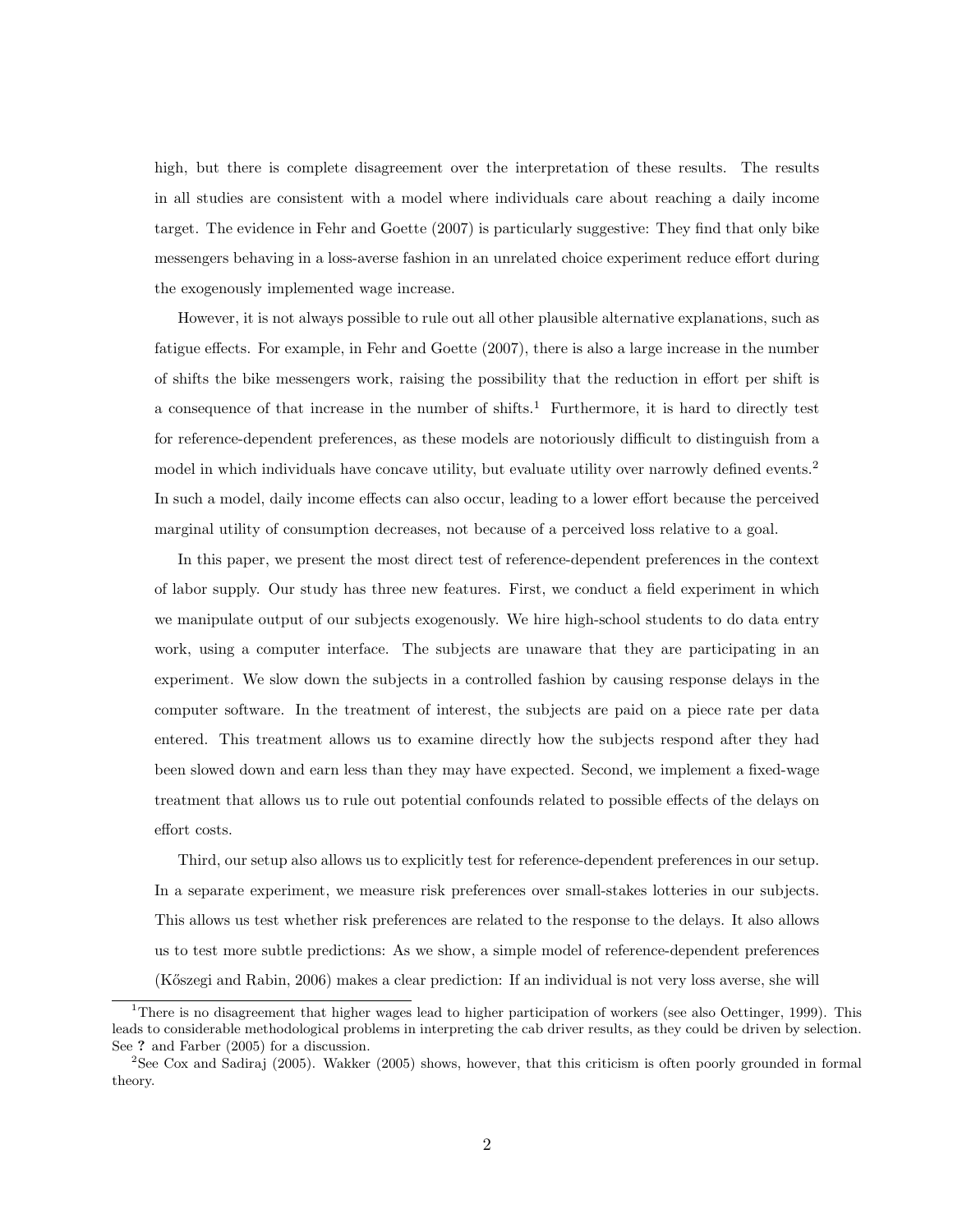not respond to the delays at all. However if an individual is sufficiently loss-averse, she will fully compensate for the income loss due to the delay condition. At the same time, the same loss aversion parameter governs preferences over risky lotteries: The more loss averse an individual, the less risk she is willing to take. Thus, reference-dependent preferences predict a discontinuous relationship between risk preferences and the response to the delays. On the other hand, if individuals have concave valuations, but simply evaluate utility over narrowly defined intervals, risk aversion should have a more gradual impact on the response to delays.

Our results provide clear support to the notion that individuals have a narrowly-defined income target in mind. We find that individuals respond to having been in the delay condition by working harder if they are paid on a piece rate. The effect is statistically significant, and non-negligible. We find no such effect present when the subjects were paid a fixed wage. In the fixed-wage treatment, the only reason to change effort in response to the delay is if they affected effort costs. Thus, the exogenously implemented delays do not affect effort costs per se. We also find that the response to the delays is modulated by risk preferences as measured in the separate experiment. The more loss-averse an individual behaves in the risky-choice experiment, the more strongly he responds by increasing effort subsequent to being in the delay condition. This modulation of the response to the delays is highly specific to the piece-rate treatment, and completely absent in the fixed-wage treatment.

Further, our data point towards reference-dependent preferences as the right explanation for this phenomenon. We find a highly non-linear relationship between risk preferences and the response to the delays. This non-linearity is predicted by reference-dependent preferences, but inconsistent with concave utility. For example, we can explicitly that moderate risk aversion (log utility over narrowly defined events) generate our data. Overall, our results provide the most complete evidence of reference-dependent preferences in labor supply. Though many of the predictions of the referencedependent model are subtle, they are borne out in the data in every detail.

The remainder of this paper is structured as follows: Section 2 describes the experimental setup and derives the behavioral predictions for the experiment. Section 3 explains the empirical strategy and discusses the results. Section 4 concludes.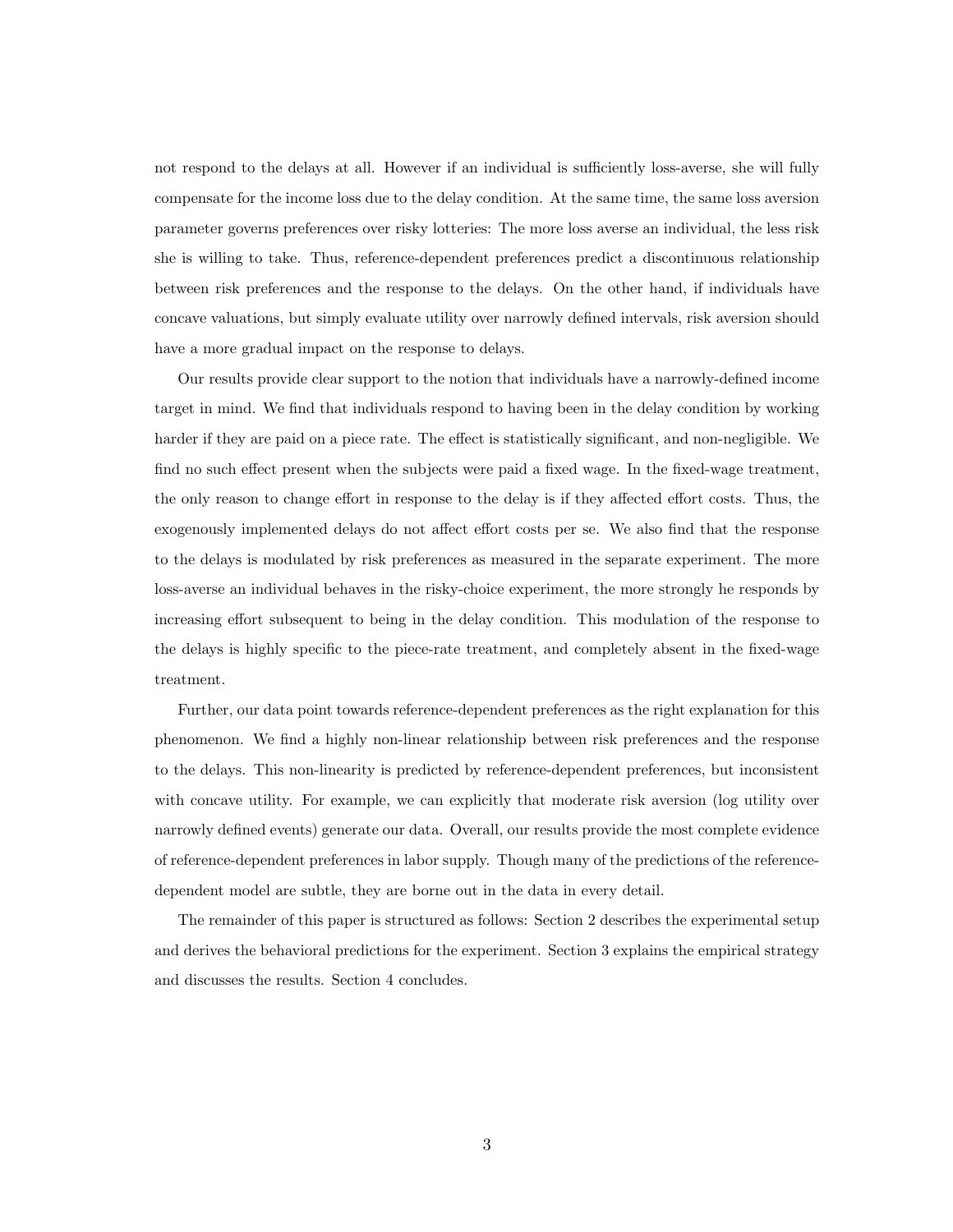#### II. The Experimental Setup

# A. The Task

We recruited high-school students to perform a short-term work task. The task lasted two hours and consisted of entering data using a computer interface. The subjects were told that the data they were entering were used for a reserch project. It is not uncommon to recreuit high-school students for thise kinds of short-term tasks.

The subjects were entering data from two different boxes, containing tags from a bicycle messenger firm. The subjects had to enter various pieces of information from each tag, with specific instructions what to do when, e.g., information was missing or illegible. The boxes differed by the serial number. The subjects were instructed to enter only tags from the box designated on the screen of the computer interface. No explanation was provided why this was the case, and none of the subjects asked. The computer interface would not let the subjects enter the data if it came from the wrong box.

# B. The Treatments

We manipulated the progress of the subjects by by sometimes delaying the appearance of the data entry screen. The subjects could not work, or even pick the right receipt, without the screen (because only the screen informed them about from which pile to pick a receipt). In the delay condition, the appearance of the screen was delayed by 6 seconds with probability 5/6, and delayed by 1 second with probability 1/6. In the baseline condition, we switched the probabilities, so that all subjects experienced some delays at some point.

Table [1](#page-24-0) gives an overview over the different treatments. In our main treatment, subjects were paid a piece rate of CHF 0.2 per receipt entered. As Table [1](#page-24-0) shows, half of the subjects in sessions 1 and 2 were delayed during the first hour of work, while half of the subjects were delayed in the second hour of work. In sessions 3 and 4, all subjects were delayed for both hours.

We also conducted a control treatment in which the subjects were paid a fixed wage of CHF 50. In these two sessions, half of the subjects were delayed in the first hour of work, and half of the subjects were delayed in the second hour of work.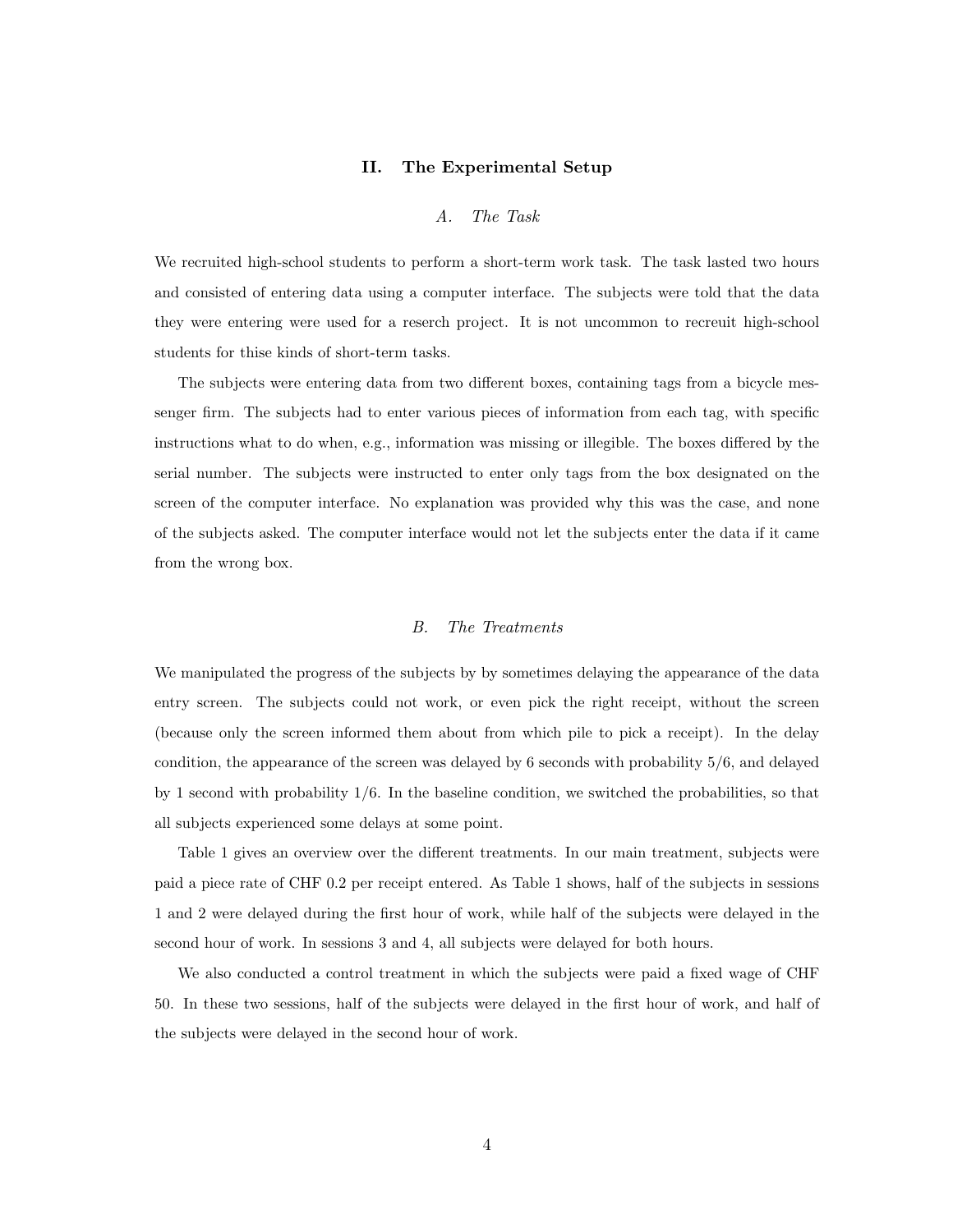# C. Procedures

<span id="page-5-0"></span>The experiments were conducted in the June 2005. We recruited subjects from several high schools in Zurich. These high schools were identical in terms of their composition of students, e.g., from different regions of the Canton of Zurich. We organized work sessions on different afternoons. Subjects could sign up for work on an afternoon if they did not have classes on that particular afternoon. Upon signing up for the work episode, the subjects completed a short survey asking them about previous job experience and computer skills. Subjects were only given a vague range for their potential earnings (CHF 40 - 60), and were not told how they would be paid. Therefore, the assignment to the particular treatment was random.

At the beginning of a work session, the subjects were seated in a computer lab at the University of Zurich. The subjects then received written instructions on how to enter the data. On the first page of these instructions, they were told how they would be paid (piece rate or fixed wage). They were walked through one example, and could ask questions if something was unclear. The subjects were then reminded again how they would be paid. After this brief instruction, the subjects started entering the data using the interface. The interface was programmed using  $z$ -tree [\(Fischbacher,](#page-15-9) [2007\)](#page-15-9). The clock was not started to enter the data was not started until the instruction was over.

After the two hours were over, the subjects were asked whether they were willing to participate in a brief study, since they were already here. All subjects agreed to participate. As part of that study, subjects were offered six gambles, in which they could either win CHF 6, or lose CHF  $x$ , where x was varied from 2 to 7 in increments of 1 [\(Gaechter et al.,](#page-16-6) [2007,](#page-16-6) this procedure is identical to the one used in). For each of the six gambles, the subjects had to indicate whether they would accept it or not. If they rejected the gamble, their earnings were unchanged. Then, one of the gambles was drawn at random, and a random device determined the payoff. Due to a technical lapse, the risk experiment was not conducted in one of the piece-rate treatment sessions.

## D. Descriptive Statistics

Figure [1](#page-23-0) gives an overview of the output per 15-minute interval during the two work hours. The figure clearly shows that, holding the delay condition constant, output was higher in the piece-rate treatment, as would be predicted by the economic model. Output is about 15 percent higher under piece rates than under fixed wages. This difference is very similar to results found in other studies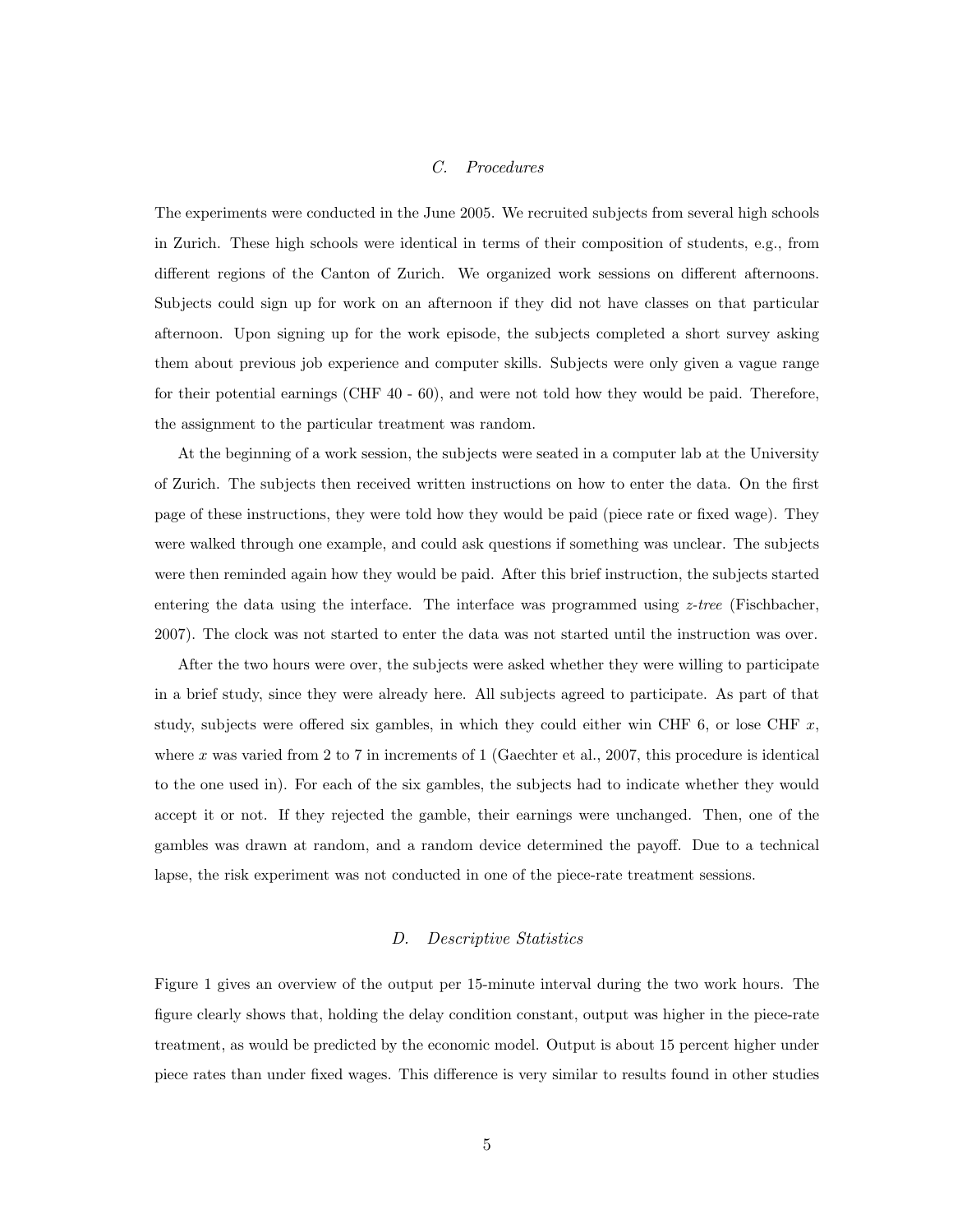(See, e.g., [Lazear,](#page-16-7) [2000;](#page-16-7) [Shearer,](#page-16-8) [2004,](#page-16-8) for a recent study).

The figure also shows the impact of the delay condition on output. Comparing the dashed lines to the solid lines in Figure [1,](#page-23-0) we see that output was clearly reduced by the delays. The effect on output is about the same in both conditions and highly statistically significant ( $p < 0.001$ , corrected for clustering on individuals). Therefore, the manipulation of the software interface generates an income loss in the piece-rate treatment. Average earnings from the data entry task were CHF 49.2 in the piece-rate treatment, and CHF 50 in the fixed-wage treatment.

Figure [2](#page-24-1) provides an overview over the behavior in the risk experiment. The figure shows the acceptance rates for each gamble, with the gambles ordered decreasing in their expected payoff. As can be seen in the figure, the vast majority of subjects behave in a risk averse fashion,as is common in these types of experiments (See, e.g., [Holt and Laury,](#page-16-9) [2002,](#page-16-9) for a recent study). For example, 55 percent of the subjects reject a gamble in which they could lose CHF 4, or win CHF 6 with probabilty 0.5.

Table [2](#page-25-0) provides a check of randomization. In this table, we report the correlations and pvalues of various characteristics that may potentially be relevant for productivity in our setting. There are no measurable differences in age, gender, data entry experience or skills between the different treatments. There appears also no correlation between risk preferences and the treatment conditions. For some of the results to follow, we will exclude individuals who indicated a strategy of accepting and rejecting gambles that was non-monotonic in the expected values of the gambles (i.e., they rejected one gamble, but accepted the next worst). Approximately 10 percent of the subjects behaved in such a way. Such behavior is difficult to interpret. Importantly, as the table shows, the prevalence of this behavior is uncorrelated with any of the treatments or delay sequences.

## E. Behavioral Predictions

<span id="page-6-0"></span>This section derives predictions for the experiment to clarify how we identify different behavioral effects. The discussion will be kept informal, with all the analytical derivations relegated to the appendix. We discuss how individuals respond to being subjected to the delay condition in our experiment. The prime effect of the condition is to reduce the individuals' output (and we verify in section [III.](#page-9-0) that it does not affect behavior in any other way). Different theories of behavior predict different responses to such a delay.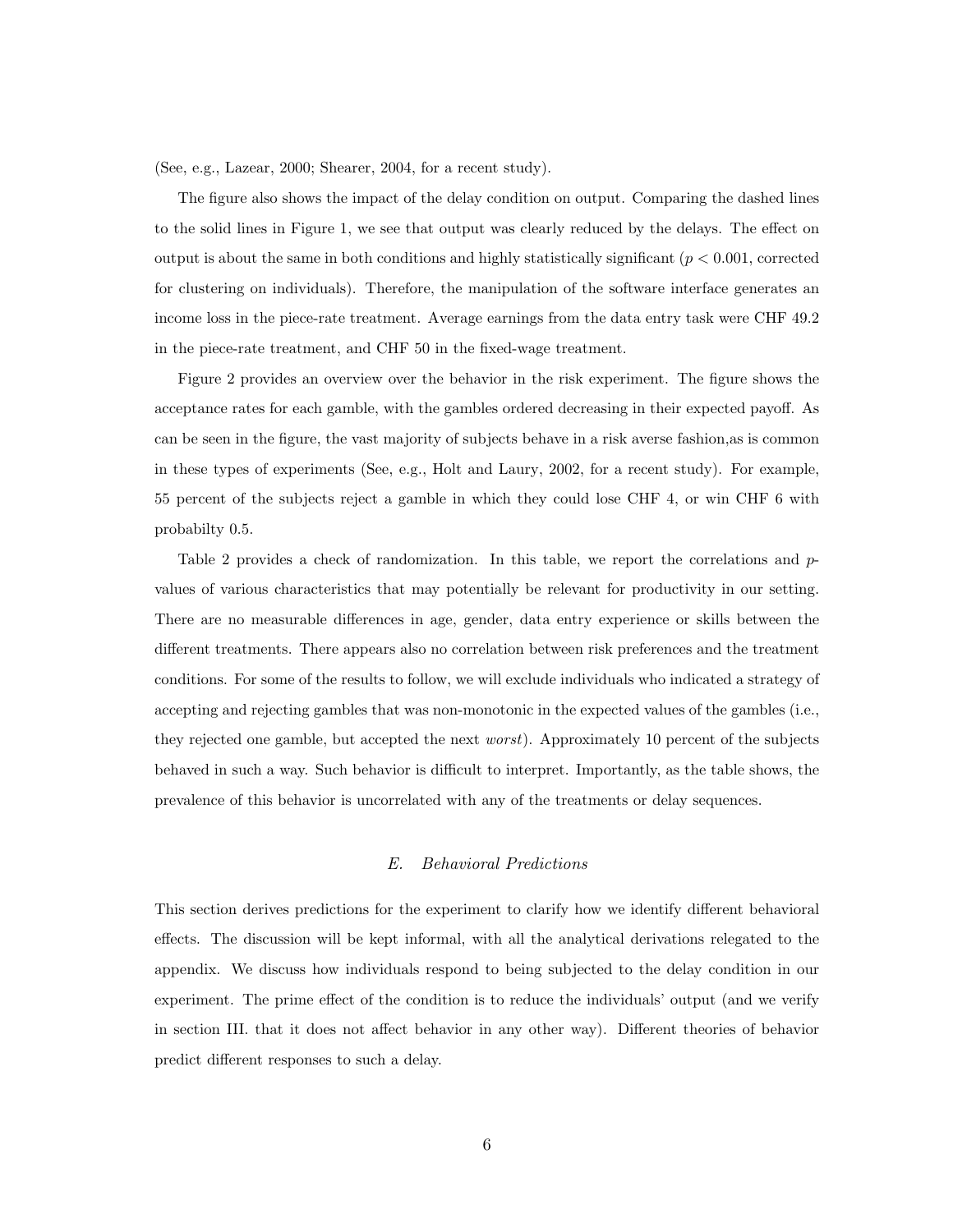#### E..1 Predictions based on Intertemporal Maximization

The basic intuition from intertemporal maximization is that a small negative income shock to an individual's income should not change her labor supply choice. Because the individual is optimizing over a large number of periods, the small decrease in the income will be spread over many periods, leading to a very small reduction in consumption in every period [\(Browning et al.,](#page-15-3) [1985\)](#page-15-3). Because this change is small, the marginal utility of consumption is virtually unchanged. Consequently, the marginal return to effort is unchanged, and therefore, effort should stay constant. As shown in [Fehr and Goette](#page-15-4) [\(2007\)](#page-15-4), in each period, individuals should behave as if they were maximizing

<span id="page-7-0"></span>
$$
u_t = \theta(w_t e_t - z_t) - g(e_t, \theta)
$$
\n<sup>(1)</sup>

where  $\theta$  is the marginal utility of income,  $w_t$  is the (discounted) wage per unit of effort  $e_t$ ,  $z_t$  is a shock to income and  $g()$  is a utility cost of effort that can be derived from the overall intertemporal maximization problem together with  $\theta$ .

As can be seen in this formulation, the delay condition, best thought of as a small change in  $z_t$ , can not change effort through the channel of the marginal utility of money. It could, however, potentially change the marginal cost of effort. If, for example, past effort increases current marginal effort costs, then exposure to the delay condition could lower future effort costs, and boost effort, because the individual is prevented from working while delayed. However, this effect also has to be present in the fixed-wage treatment, in which the individuals simply set effort such that the marginal costs of effort are zero. In the appendix, we examine two empirically plausible forms for fatigue for repetitive work tasks in which fatigue can start to develop (See [Foster et al.,](#page-15-10) [2005,](#page-15-10) [2003;](#page-16-10) [Koning et al.,](#page-16-11) [1999,](#page-16-11) for evidence on pacing in sports.). As we show, if such an effect occurs because the delay condition affects effort costs, it also has to be present in the fixed-wage condition.

Thus, our empirical strategy to test for possible effects of the delay condition on effort costs is to check whether it affected effort choices in the fixed-wage treatment.

#### E..2 Predictions based on Reference-Dependent Preferences

We formulate a specific version of a model of reference-dependent preferences based on Kőszegi and [Rabin](#page-16-3) [\(2006\)](#page-16-3). Their model distinguishes between consumption utility and a reference-dependent component to utility. We assume that the individual's consumption utility conforms to the proper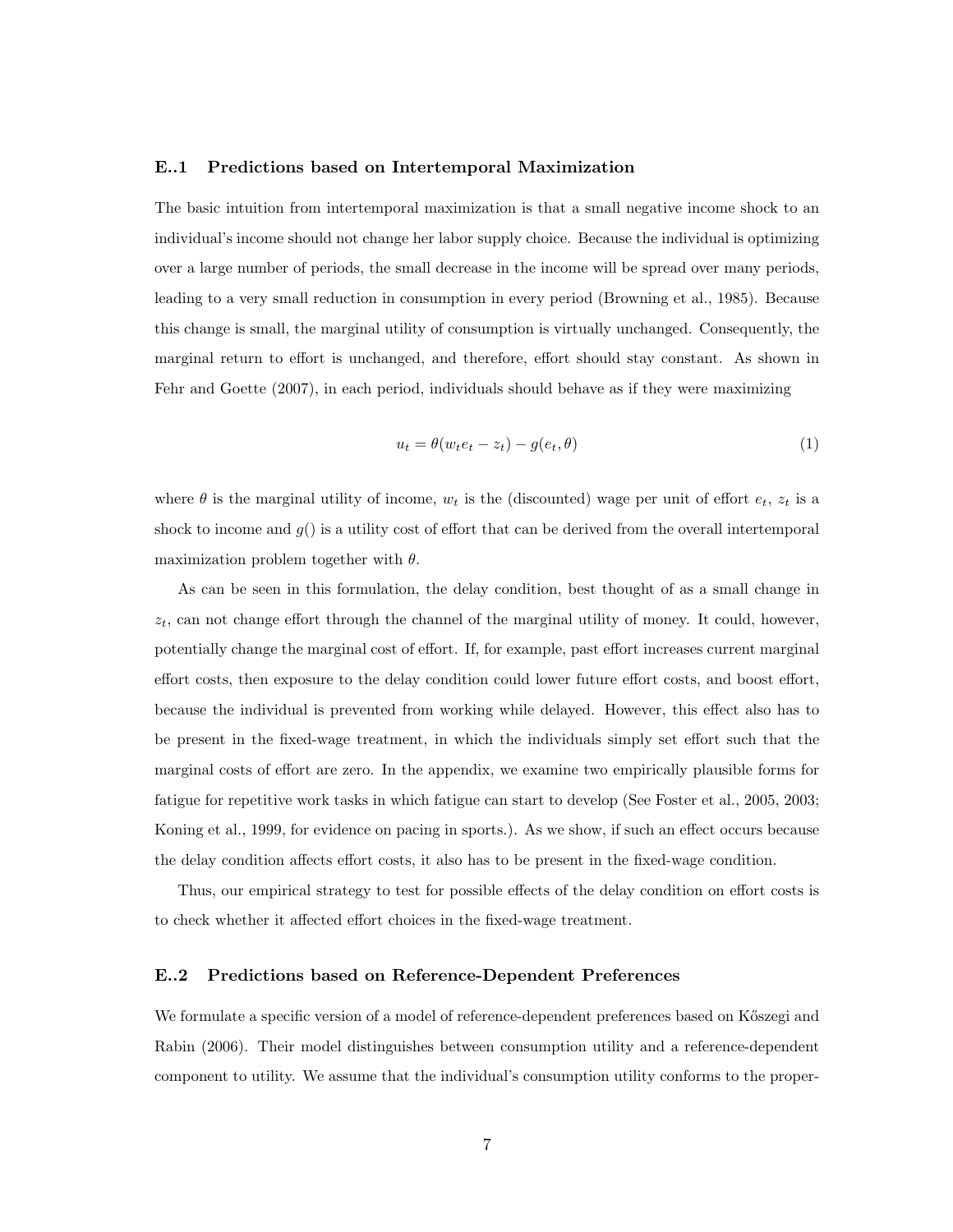ties dictated by intertemporal optimization as specified in [\(1\)](#page-7-0). We then follow Kőszegi and Rabin [\(2006\)](#page-16-3) in how we add a reference-dependent part to the utility function. Loosely speaking, individuals gain utility if they do better than they could have expected, and lose utility if they do worse. These valuations are relative to the utility they could have gotten in every possible outcome, and weighted with the probability of this occurring. The shape of the valuation conforms to the [Kahneman and Tversky](#page-16-1) [\(1979\)](#page-16-1) value function.

We then ask the following question: Suppose the individual beliefs that she may have an adverse income shock of  $-z$  with probability p. What is the optimal response to the shock, given the reference-dependent preferences? We show in the appendix (proposition [2\)](#page-17-0) that optimal be-havior must fall into one of two cases:<sup>[3](#page-8-0)</sup> In the first case, the individual ignores the income shocks completely, and chooses the effort level as a neoclassical individual with the same consumption utility. In the second case, the individual fully eliminates the income shocks by increasing labor supply by  $z/w$  if the shock occurs. Which of the two behaviors is optimal depends on the weight of reference-dependent utility (and the degree of loss aversion) in the individual's objective function. For moderate loss aversion, case 1 is optimal: the best strategy is to choose the effort level that maximizes consumption utility and to live with the disutility from fluctuating income. However, if an individual is sufficiently loss averse, case 2 becomes optimal: it becomes attractive to distort effort in order to minimize the effect of the delays on utility: The reference-dependent disutility now stems from the fluctuation in effort costs on good days and bad days. However, by lowering effort, the individual can lower these costs. The optimal effort level in this case trades off the reductions in reference-dependent utility to the loss in consumption utility.

Thus, the model makes a clear prediction that one of two behaviors should prevail. No response to the delays, if not sufficiently loss averse, or full compensation of the income loss due to the delay condition, if loss aversion has a sufficiently high weight. Our strategy in the experiment will be to obtain a separate measure of loss aversion by having the individuals also participate in a risk experiment suitable to measure loss aversion, as discussed in section [C..](#page-5-0) We can then examine whether we find the predicted difference in the response to the delays based on this measure of loss aversion.

<span id="page-8-0"></span> ${}^{3}$ In order to constrain our predictions, we only consider what Kőszegi and Rabin [\(2006\)](#page-16-3) call preferred equilibria.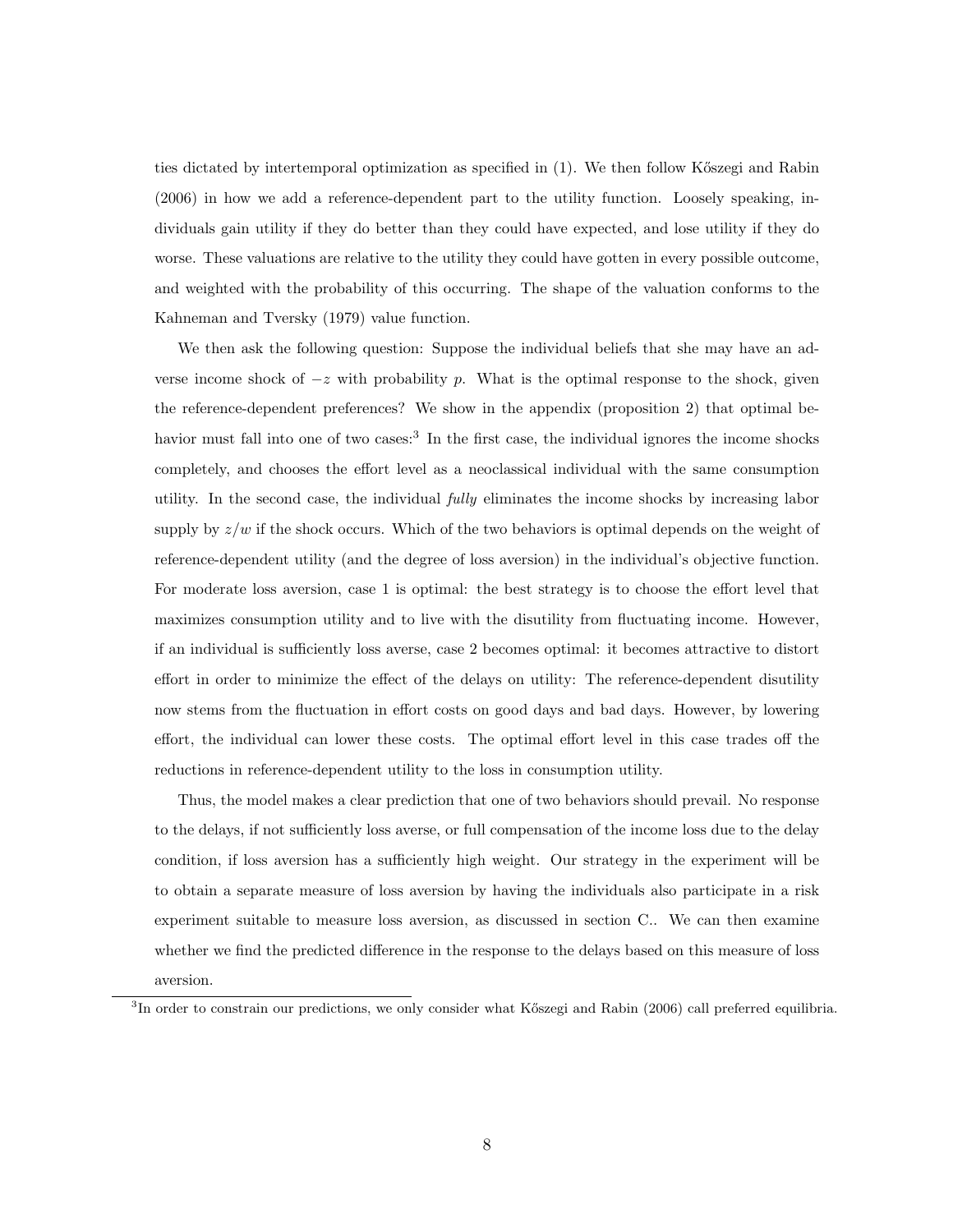#### E..3 Predictions based on Narrowly-Defined Concave Utility

In this context,an alternative explanation is that individuals evaluate utility more narrowly, but otherwise conform to the standard assumptions about preferences. In this case, the individual maximizes

$$
u_t = v(w_t e_t - z_t) - g(e_t)
$$
\n
$$
(2)
$$

where  $v()$  is a concave function, and g is the effort cost function as before. In such a model, it is straightforward to show (as we do in proposition [8\)](#page-22-0) that an individual increases effort in response to a negative shock  $z_t$ . The model also makes the prediction that the more curved  $v()$  is, the stronger the response to  $z_t$ . The reason is that with more curvature, a negative income shock increases the marginal utility of income by more. Therefore, labor supply has to respond by more.

In our experiment, narrowly-defined concave utility can be distinguished from referencedependent preferences by using the choices in the risk experiment. Under the null hypothesis of concave utility, more risk aversion in the experiment is associated with more curvature. Thus, there should be a monotonic increase in the reaction to the delays as risk aversion increases. On the other hand, reference-dependent preferences take the all-or-nothing form of responding to the delays, as we discussed earlier. This implication can be tested empirically.

#### III. Results

#### A. Empirical Strategy

<span id="page-9-0"></span>All of the formal statistical tests will be based on regressions of the following form

<span id="page-9-1"></span>
$$
T_{it} = \gamma D_{it} + x_{it}b + e_{it} \tag{3}
$$

where  $T_{it}$  is the mean time for entering a receipt, measured in seconds after the screen returns for data entry in the 15-minute episode t. The time it takes to enter a receipt is the natural measure of effort in this setting. The variable  $D_{it}$  measures the total time individual i has been subjected to the delay condition up to episode  $t$ . This is our key variable measuring the impact of the delay on subsequent effort. The control variables  $x_{it}$  contain period effects as well as controls for individual computer skills as measured in the application forms that the subjects filled in. In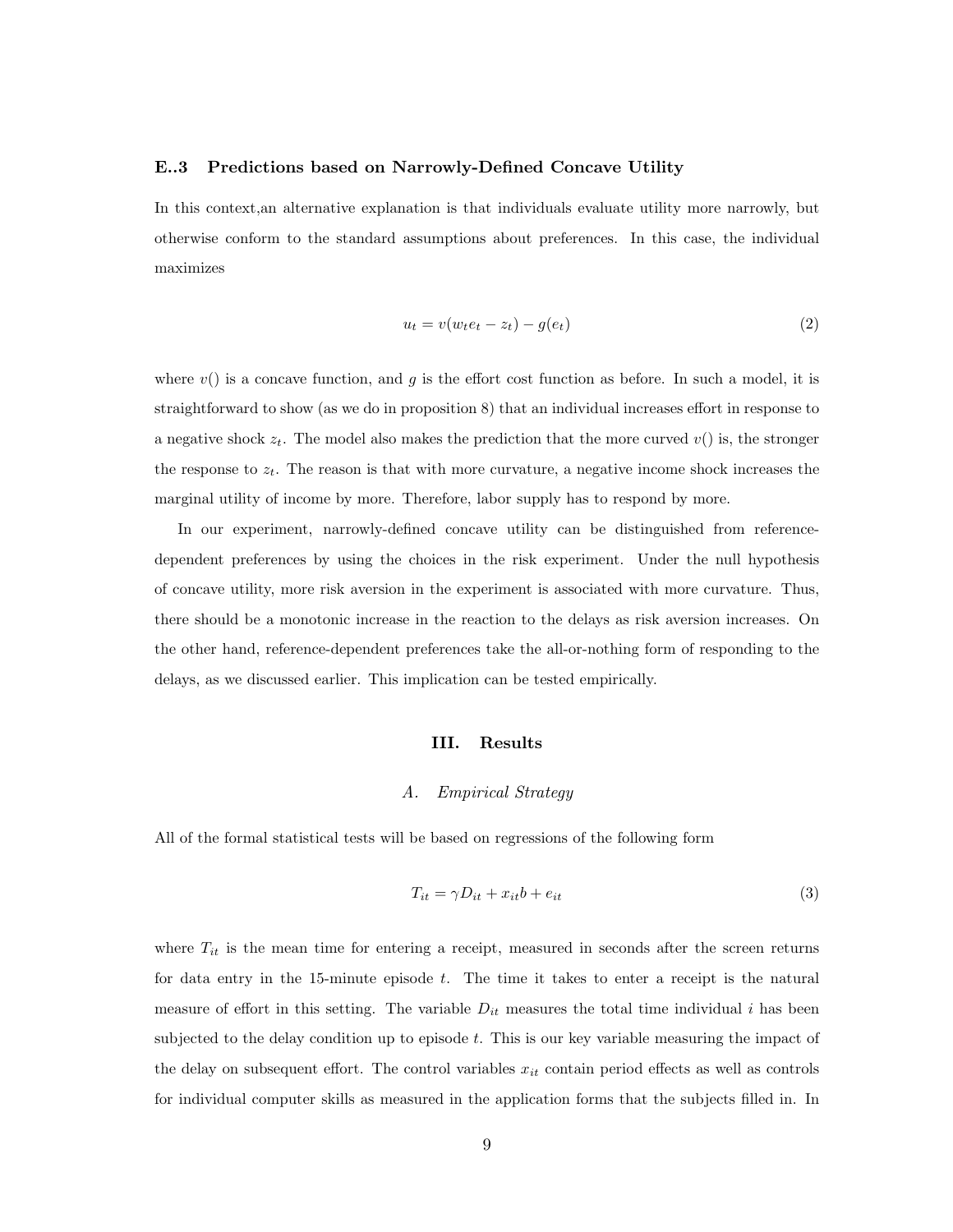some specifications,  $x_{it}$  will contain an individual fixed effect instead of the controls measured in the application. In all regressions, we allow the residual  $e_{it}$  to be heteroskedastic and possibly correlated within a subject, and only report robust standard errors adjusted for clustering on individuals. We estimate [\(3\)](#page-9-1) separately for the piece-rate and fixed-wage treatment.

In order to test how risk aversion measured in the choice experiment affects the response to the delays, we run the regression

<span id="page-10-0"></span>
$$
T_{it} = \gamma_0 D_{it} + \gamma_1 D_{it} RA_i + \delta R A_i + x_{it} b + e_{it}
$$
\n
$$
\tag{4}
$$

where  $RA_i$  measures the risk aversion of individual i in the following way:  $RA$  is a variable counting the number of lotteries the individual rejects. Thus, the higher the index, the more risk averse the individual is. Thus, coefficient  $\gamma_1$  measures whether more risk-averse individuals respond differently to the delay condition. Again, we estimate [\(4\)](#page-10-0) separately for the piece-rate and fixed-wage treatment. In running this regression, we also exclude all individuals who display non-monotonic strategies in accepting the lotteries (e.g., reject a lottery with expected gain CHF 1, but accepting again a lottery with expected gain CHF 0.5), as such behavior is difficult to interpret. However, none of our conclusions depend on this exclusion.

# B. Baseline Results

Figure [3](#page-25-1) provides a first descriptive look at the overall evidence. The figure plots the average entry times as a function of the time during which the individual had been exposed to delays. We subtract overall period means from each observation in order to purge the data of the learning effects evident in Figure [1.](#page-23-0) The figure also displays a standard error band around the mean. Turning to the results for the fixed wage treatment, Figure [3](#page-25-1) shows that there is essentially no relationship between delays and effort in the fixed-wage treatment. When paid on fixed wages, individuals always choose approximately the same work pace, irrespective of the delay condition. This is initial evidence that the delays condition did not affect the marginal costs of effort. Turning to the results for the piece-rate treatment in Figure [3,](#page-25-1) we see that the delay condition leads individuals to work harder subsequently, as can be seen by the lower entry times as the delay progresses in this treatment.

Table [3](#page-28-0) provides a formal statistical test for the qualitative pattern seen in Figure [3.](#page-25-1) The upper panel of Table [3](#page-28-0) displays the results for the piece-rate treatment, the lower panel for the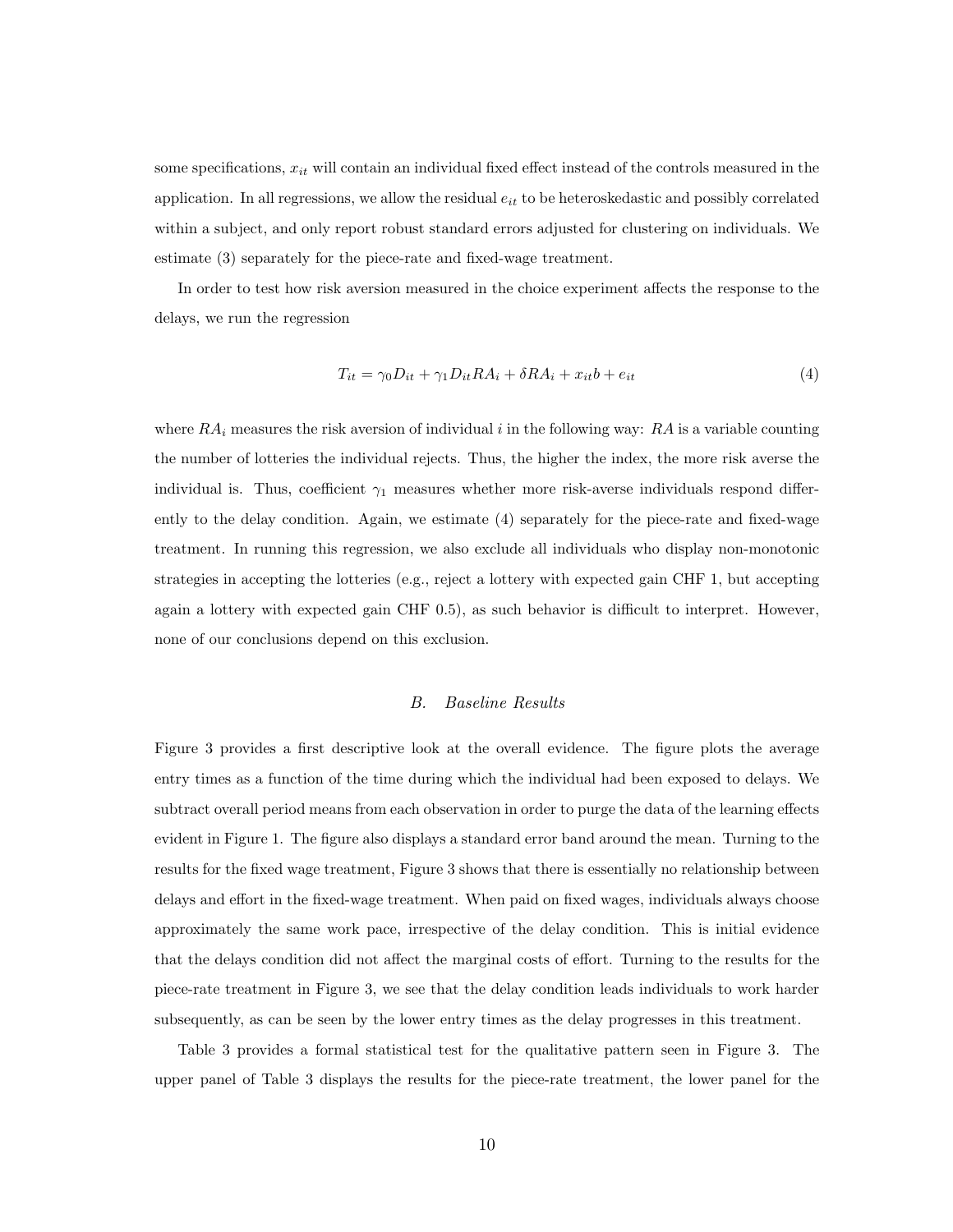fixed-wage treatment. The table confirms the impression from the figure: In any specification, we find a significant effect of the cumulative delays on effort in the piece rate condition, but never in the fixed-wage condition. In the first three columns in the top panel, we estimate the impact of a one-hour exposure to the delays to be a reduction in the entry time of 2.6 to 2.7 seconds. In the second column, we also include a dummy variable indicating whether the individual is slowed down in the current period  $t$  or not. As can be seen, the point estimate is small, and far from significant. Thus, it is the cumulative delay, rather than the current delay condition that changes labor supply. In the third column, we also include individual fixed effects. The point estimate of the coefficient is unchanged, but estimated with more precision than before. Except for the specification in which we also control for the current delay condition, cumulative delays are always significant despite the conservative correction of the standard errors. In order to get a better sense of the quantitative importance of these effects, we re-estimate the equation with  $log(T_{it})$  as the dependent variable. The point estimate now indicates that a one-hour exposure to the delay condition reduces the entry times by 0.1 log points, or approximately 10 percent. Thus, these results confirm that individuals work significantly harder as a result of being exposed to the delay condition in the piece-rate treatment.

The lower panel of Table [3](#page-28-0) displays the results for the fixed-wage treatment. Consistent with the figure, we never find a significant effect of the delays on entry times. The point estimate is very unstable and bounces around depending on the specification. The results confirm that there is no significant effect of the delay condition on effort in the fixed-wage condition.

In sum, the baseline results show a considerable effect of the delay condition on effort in the piece-rate condition, but no effect in the fixed-wage condition. This rules out explanations based on non-separable effort costs discussed in section [E..](#page-6-0) We therefore now turn to exploring the treatment effect in the piece-rate condition in more detail.

# C. Interactions with Risk Aversion

Figure [4](#page-26-0) displays entry times as a function of exposure to the delay condition in Figure [3.](#page-25-1) However, in this figure, we divide the sample into two groups based on the behavior in the risk experiment, by splitting them at the median: The group labeled as "less loss-averse than median" is the group of individuals accepting the lottery win CHF 6 / lose CHF 4, the group labeled "more loss averse than median" is the group rejecting this lottery (see also Figure [2\)](#page-24-1). In the piece-rate treatment,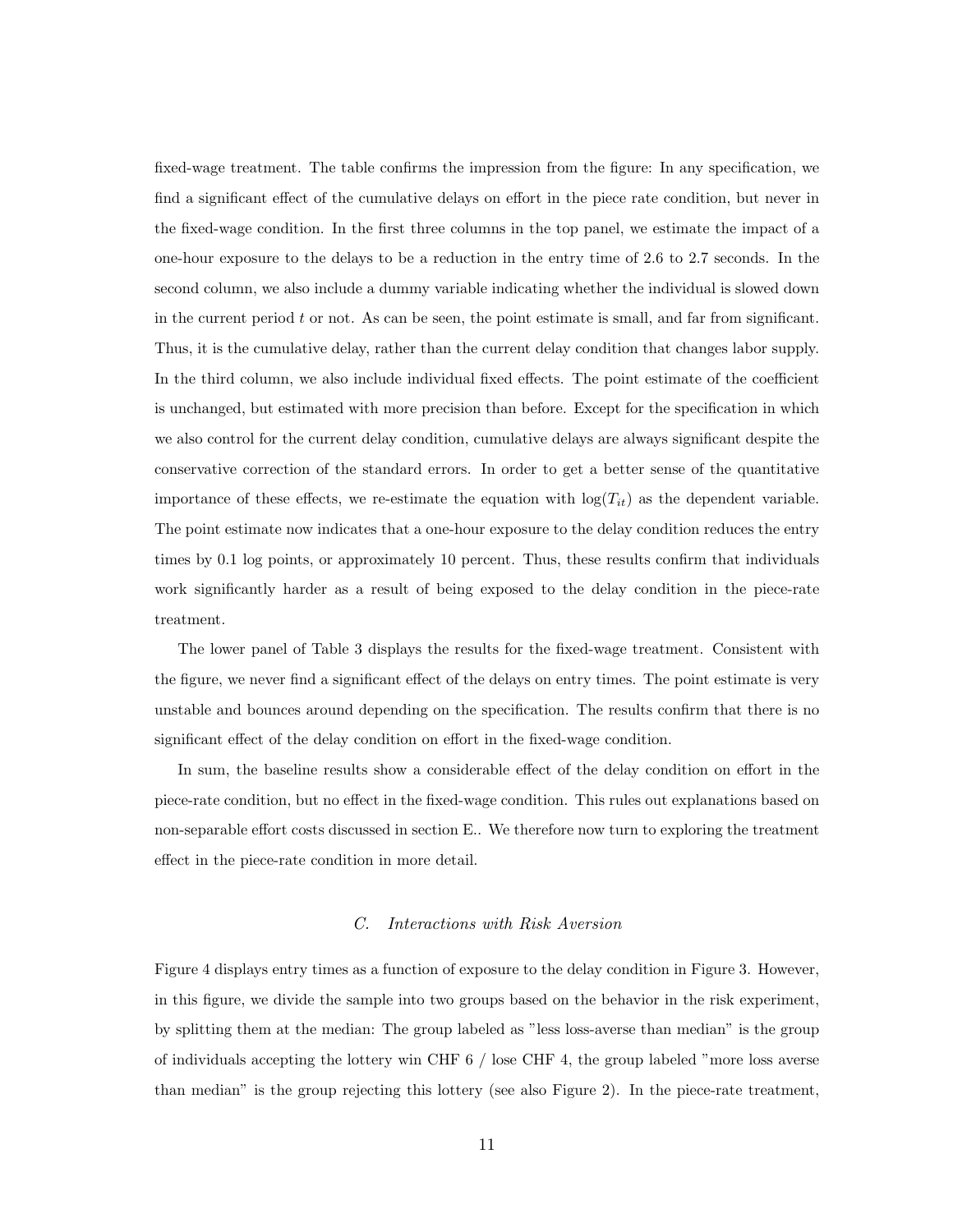the figure reveals a striking separation in behavior between the two groups of individuals: The more risk-averse individuals strongly react to the delay condition by increasing effort substantially as exposure to the delay increase. Conversely, the less risk-averse individuals hardly respond to the delay exposure at all. The shaded areas around the two curves indicate standard error bands. As can be seen, they are clearly separate, indicating a significant difference in the response to the delay condition between the two groups. In the fixed-wage treatment, however, we see no such separation. If paid a fixed wage, risk aversion does not modulate the response to the delay condition anymore: The two curves are very close together, and the standard error bands thoroughly overlap.

Table [4](#page-29-0) displays the corresponding formal statistical test by estimating equation [\(4\)](#page-10-0). The first column in the table shows that the impression that risk-averse individuals respond to the delay condition more strongly is confirmed in the regression. The interaction effect is highly significant. In the second column, we add a dummy variable indicating whether or not the individual had ever been subjected to delays, and also interact this variable with  $RA_i$ . Most importantly, the inclusion of the control variable does not diminish the significance of the interaction term between  $RA_i$  and exposure to the delays. The third column includes individual fixed effects. They do not change the result and leave the interaction effect significant. The fourth through sixth column in Table [4](#page-29-0) repeat this exercise for the fixed-wage treatment. In line with the result from Figure [2,](#page-24-1) there is no significant interaction between risk aversion and the response to delay exposure.

Putting the results to an even more stringent test, we ask whether the response to the delay condition and the modulation by risk aversion differs between the piece-rate and fixed-wage condition. We test this hypothesis for each of the three specifications. The p-values are reported in the first three columns. The show that there is a significantly different response to the delay condition in the piece-rate treatment, modulated by risk aversion as measured in the risk experiment.

To summarize, the response to the delay condition in the piece rate treatment is clearly influence by an individual's risk aversion. This effect is highly specific to the piece rate condition: It is not significant in the fixed-wage condition. Moreover, we find that it is different from the fixed-wage condition, even by comparing the estimates from the piece-rate treatment to the noise estimates from the fixed-wage treatment. Therefore, this is evidence of, either, reference-dependent preferences or concave utility over narrowly-defined events. The next subsection proposes an explicit test to distinguish between the two.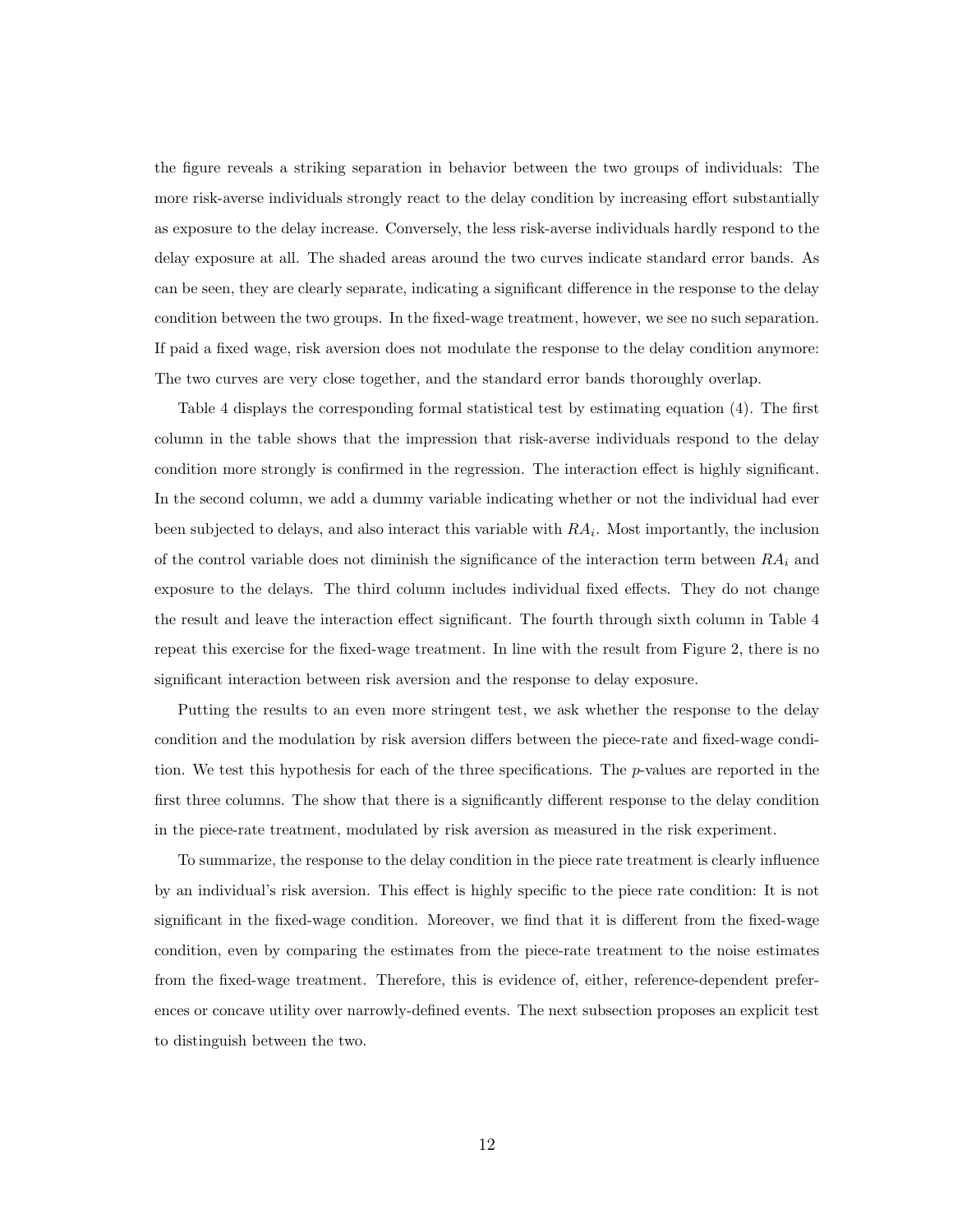#### D. Reference-Dependent Preferences vs. Concave Utility

In order to distinguish between reference-dependent preferences and concave utility, we estimate an augmented version of equation [\(3\)](#page-9-1). We estimate

<span id="page-13-0"></span>
$$
T_{it} = \gamma_1 RA_{1i} D_{it} + \gamma_2 RA_{2i} D_{it} + ... + \gamma_6 RA_{6i} D_{it} + x_{it} b + e_{it}
$$
\n(5)

where  $RA_{ki}$  is equal to one if individual i rejected k of the lotteries, and zero otherwise. All other variables are defined as before. Thus, the coefficients  $\gamma_1, ..., \gamma_6$  indicate, for each possible degree of risk aversion, how much the individual responded to a one-hour exposure to the delay condition. The pattern then allows us to examine whether it qualitatively supports the predictions from the reference-dependent model or from the model with concave utility. If we see a gradual increase in the response to the delays, this would be evidence against the reference-dependent model, but in line with the predictions of the model with concave utility. Conversely, the reference-dependent model predicts that individuals with moderate loss aversion should not respond to the delays. With sufficiently strong loss aversion, individuals switch to a strategy in which they fully compensate for the income loss due to the delays. Because the distinction between the two models depends on the pattern estimated for the different  $\gamma_k$ , we examine the robustness of the result with respect to how we control for risk aversion. In our baseline specification, we control for  $RA_i$ , to preserve comparability with the estimates of equation  $(4)$ . However, we estimate  $(5)$  also with fixed effects  $\delta_k R A_{ki}$  to control for risk aversion in the most flexible way.

Figure [5](#page-27-0) displays the estimated coefficients  $\gamma_k$  for the two specifications discussed above, with standard errors adjusted for clustering on individuals. The figure shows a striking pattern: For moderate levels of risk aversion (all individuals who accept a coin flip of win  $6/$  lose 4), there is no reaction at all to the delay condition. The point estimates are very close to zero for each of the three categories, and a joint test reveals that none is significantly different from zero  $(p = 0.97)$ in the baseline specification,  $p = 0.74$  in the fixed effects specification). However, the individuals rejecting the win 6 / lose 4 lottery or better lotteries, respond very strongly to the delay condition, and approximately of the same order of magnitude. Each of these three coefficients is individually significant, and a joint test also rejects that they are zero at conventional significance levels  $(p = 0.06$ in the baseline specification, and  $p < 0.01$  in the fixed effects specification).

As we argued, such a pattern is consistent only with reference-dependent preferences, and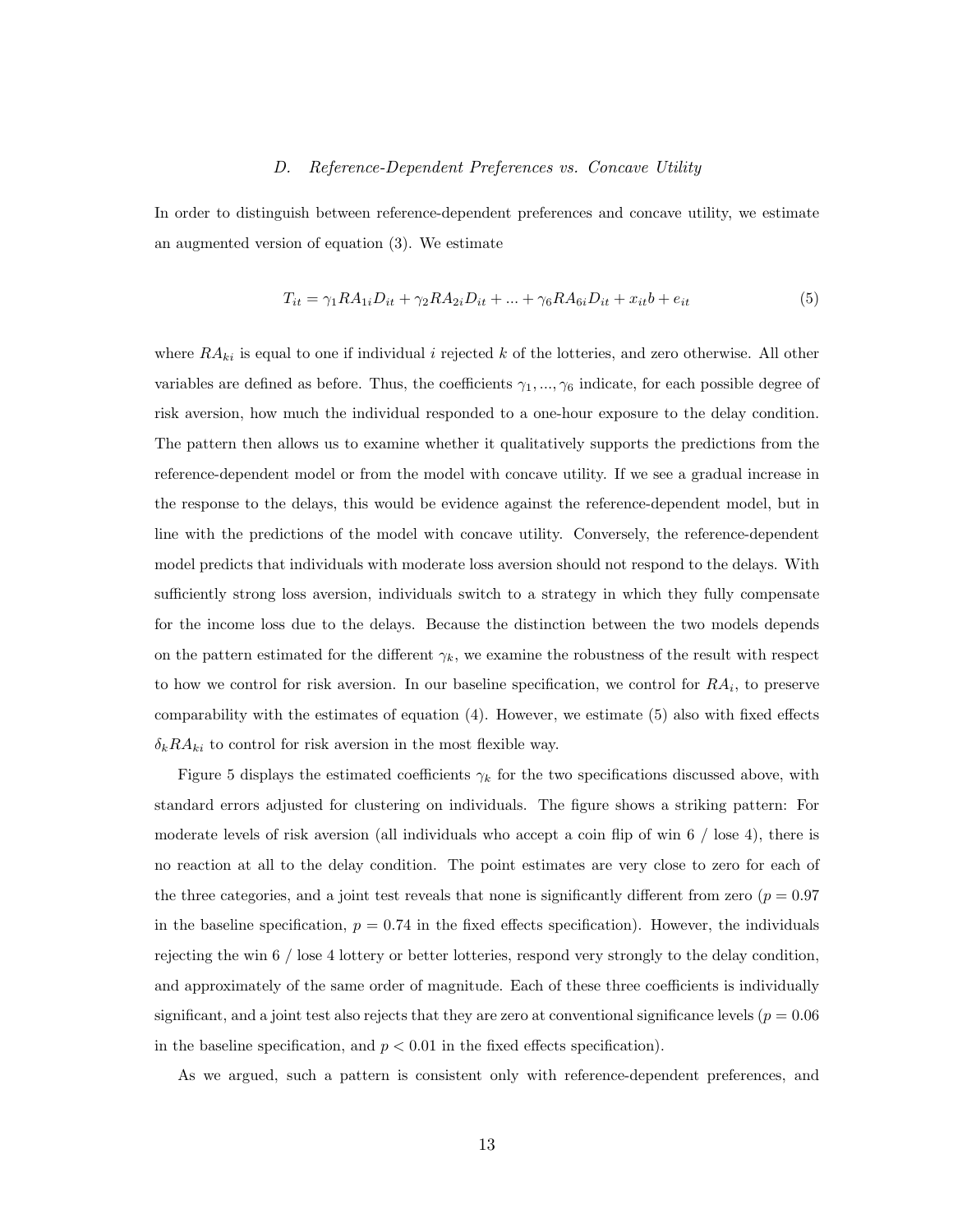inconsistent with narrowly-defined concave utility. Consider, in particular, the response of the individuals who reject the win 6 / lose 5 coin flip, but accept all better lotteries. More than 30 percent of our subjects fall into this group. Assuming iso-elastic utility, and using the money earned in the experiment as the relevant wealth, we find that the coefficient of relative risk aversion for this category must lie between 1.67 and 4.15. Thus, these individuals should be highly riskaverse, as far more curvature in the utility function is required than, e.g., log utility. With this curvature, individuals should also strongly react to the delay condition, as this amount of curvature can generate potent income effects. However, we find no evidence that they respond to the delay condition at all. Further, we find that the response to the delay does not vary for the three groups that do respond. This, again, is in line with the reference-dependent model, but inconsistent with the concave-utility model.

Overall, we take this pattern as very strong evidence in favor of reference-dependent preferences. The data confirm the predictions from the reference-dependent model in every detail, while they reject important predictions of the model with concave utility.

# IV. Concluding Remarks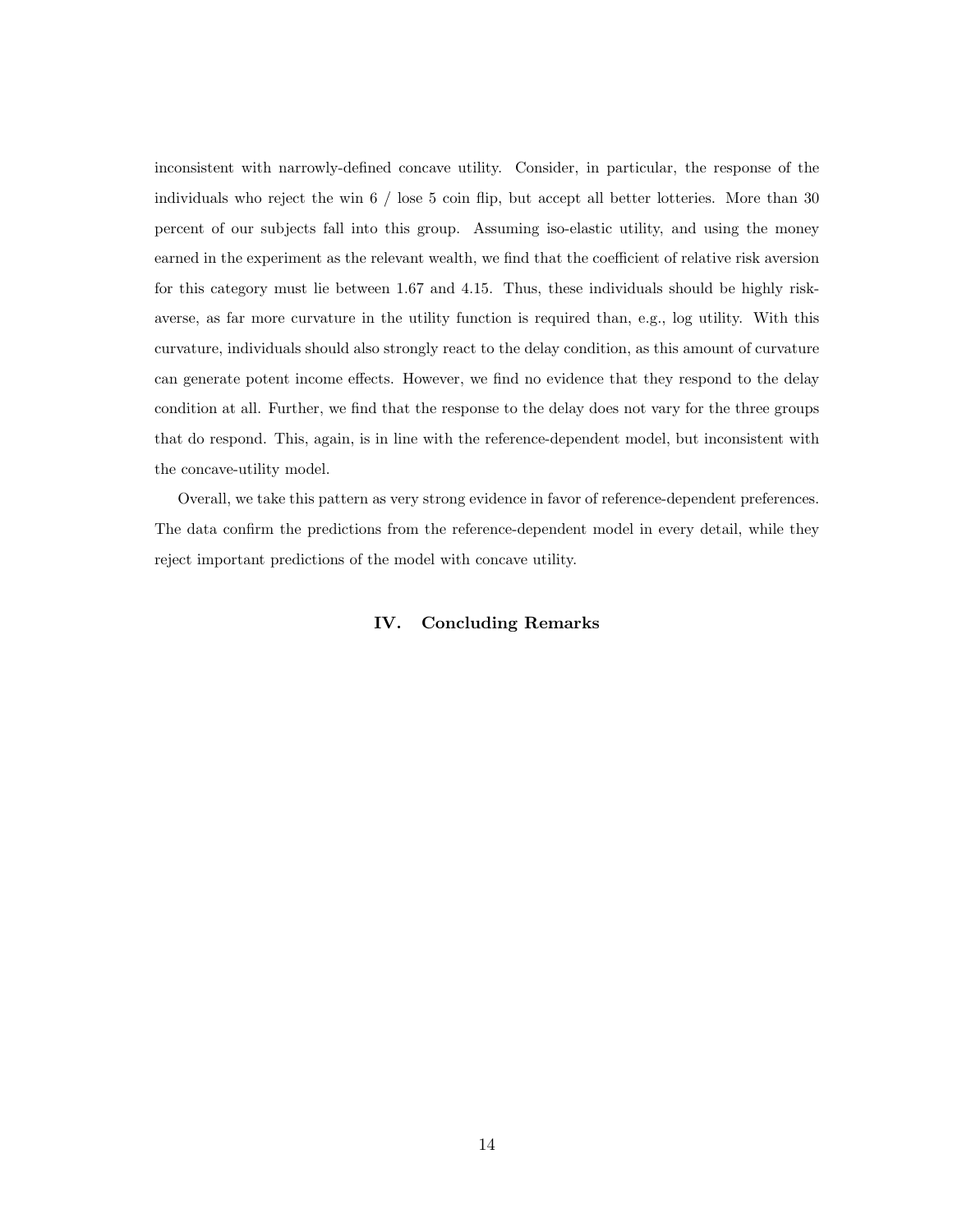#### References

- <span id="page-15-2"></span>Becker, Gary S., Human Capital: A Theoretical and Empirical Analysis, with Special Reference to Education, Chicago, Il: University of Chicago Press, 1993.
- <span id="page-15-1"></span>Blundell, Richard and Thomas Macurdy, "Labor Supply: A Review of Alternative Approaches," in Orley Ashenfelter and David Card, eds., Handbook of Labor Economics, Vol. 3A, New York: Elsevier Science, 1999, pp. 1559–1695.
- <span id="page-15-3"></span>Browning, Martin, Angus Deaton, and Margaret Irish, "A Profitable Approach to Labor Supply and Commodity Demands over the Life-Cycle," *Econometrica*, May 1985, 53 (3), 503– 544.
- <span id="page-15-5"></span>Camerer, Colin, Linda Babcock, George Loewenstein, and Richard Thaler, "Labor Supply of New York City Cabdrivers: One Day at a Time," Quarterly Journal of Economics, May 1997, 112 (2), 407–441.
- <span id="page-15-6"></span>Chou, Yuan K., "Testing Alternative Models of Labour Supply: Evidence from Taxi Drivers in Singapore," Singapore Economic Review, April 2002, 47 (1), 17–47.
- <span id="page-15-8"></span>Cox, James C. and Vjollca Sadiraj, "Implications of Small- and Large-Stakes Risk Aversion for Decision Theory," 2005.
- <span id="page-15-0"></span>Deaton, Angus, Understanding Consumption, Oxford, UK: Oxford University Press, 1992.
- <span id="page-15-7"></span>Farber, Henry S., "Is Tomorrow Another Day? The Labor Supply of New York City Cabdrivers," Journal of Political Economy, February 2005, 113 (1), 46–82.
- <span id="page-15-4"></span>Fehr, Ernst and Lorenz Goette, "Do Workers Work More if Wages Are High? Evidence from a Randomized Field Experiment," American Economic Review, March 2007, 97 (1), 298–317.
- <span id="page-15-9"></span>Fischbacher, Urs, "z-Tree: Zurich toolbox for ready-made economic experiments," Experimental Economics, June 2007, 10 (2), 171–178.
- <span id="page-15-10"></span>Foster, Carl, Jesus Hoyos, Conrad Earnst, and Alejandro Lucia, "Regulation of Energy Expenditure during Prolonged Athletic Competition," Medicine and Science in Sports and Exercise, April 2005, 37 (4), 670–675.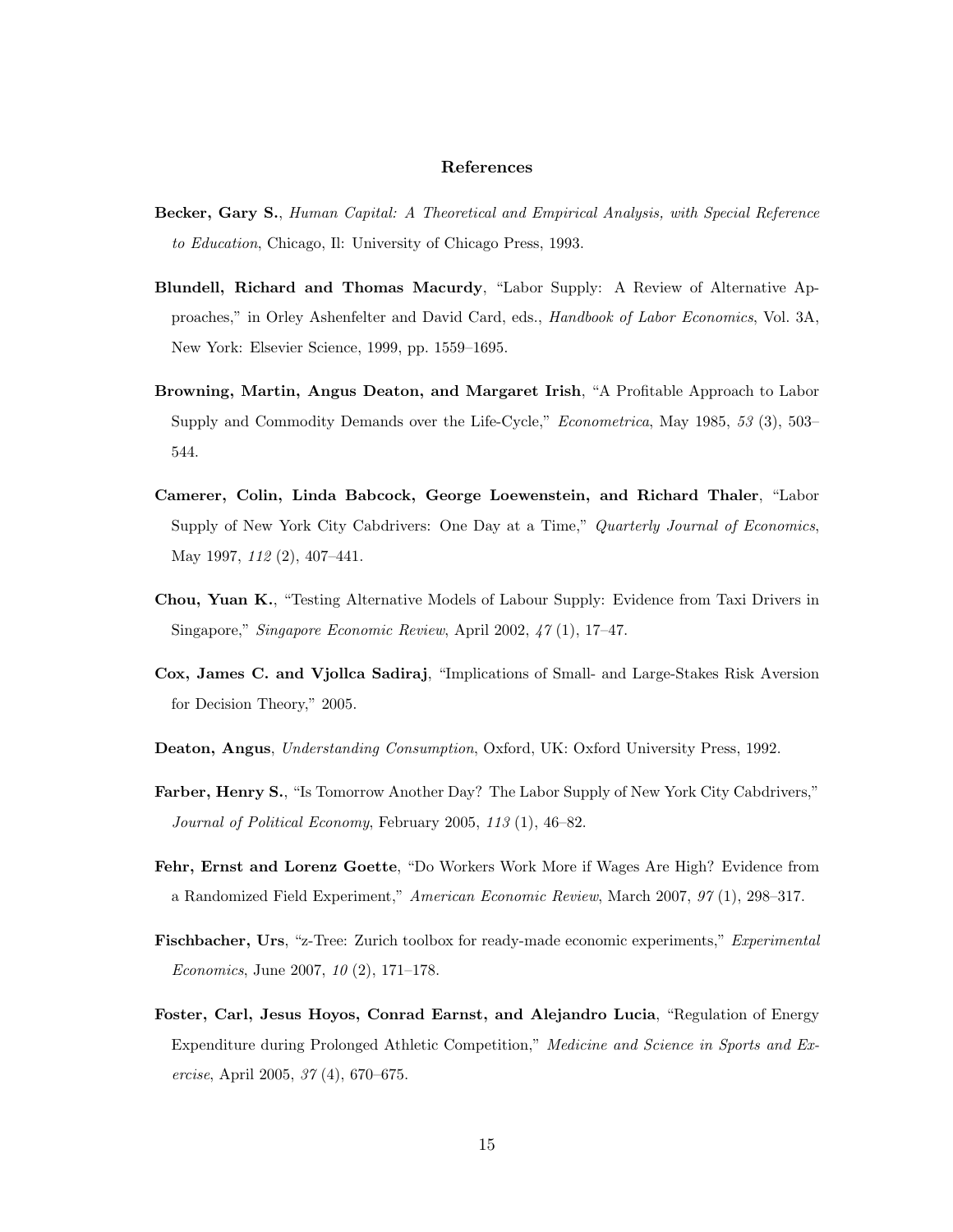- <span id="page-16-10"></span>, Jos De Koning, Floor Hettinga, Joanne Lampen, Christopher Dodge, Maarten Bobbert, and Jon Porcari, "Effect of Competitive Distance on Energy Expenditure during Simulated Competition," International Journal of Sports Medicine, 2003, 25, 198–204.
- <span id="page-16-6"></span>Gaechter, Simon, Andreas Herrmann, and Eric Johnson, "Individual-Level Loss Aversion in Risky and Riskless Choice," 2007. Unpublished.
- <span id="page-16-0"></span>Heath, Chip, Richard Larrick, and George Wu, "Goals as Reference Points," Cognitive Psychology, 1999, 38, 79–107.
- <span id="page-16-9"></span>Holt, Charles A. and Susan K. Laury, "Risk Aversion and Incentive Effects," The American Economic Review, December 2002, 92 (5), 1644–1655.
- <span id="page-16-1"></span>Kahneman, Daniel and Amos Tversky, "Prospect Theory: An Analysis of Decisions Under Risk," Econometrica, March 1979, 47 (2), 263–291.
- <span id="page-16-11"></span>Koning, Jos De, Maarten F. Bobbert, and Carl Foster, "Determination of Optimal Pacing Strategy in Track Cycling with an Energy Flow Model," Journal of Science and Medicine in Sports, 1999, 2(3), 266-277.
- <span id="page-16-3"></span>Köszegi, Botond and Matthew Rabin, "A Model Of Reference-Dependent Preferences," Quarterly Journal of Economics, 2006, 124 (1), 1133–1166.
- <span id="page-16-7"></span>Lazear, Edward P., "Performance Pay and Productivity," The American Economic Review, December 2000, 90 (5), 1346–1361.
- <span id="page-16-4"></span>Oettinger, Gerald, "An Empirical Analysis of the Daily Labor Supply of Stadium Vendors," Journal of Political Economy, 1999, 107 (2), 360 – 392.
- <span id="page-16-8"></span>Shearer, Bruce, "Piece Rates, Fixed Wages and Incentives: Evidence from a Field Experiment," Review of Economic Studies, April 2004, 71 (247), 513–534.
- <span id="page-16-2"></span>Tversky, Amos and Daniel Kahneman, Choices, Values, and Frames, Cambridge, MA: Cambridge University Press, 2000.
- <span id="page-16-5"></span>Wakker, Peter P., "Formalizing Reference Dependence and Initial Wealth in Rabin's Calibration Theorem," 2005.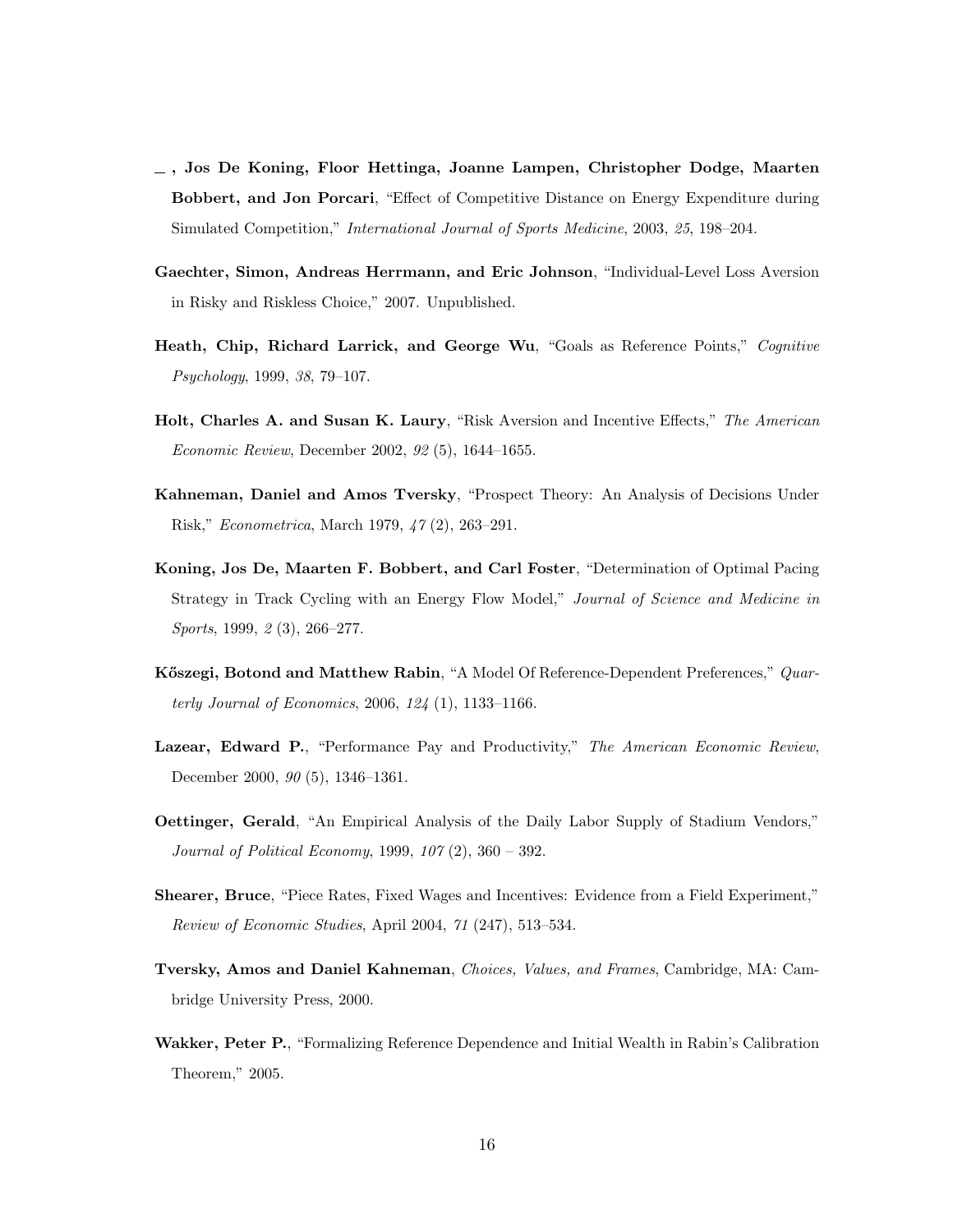# V. Appendix

**Proposition 1** (The Response to Delays with Fatigue with Recovery). In the case of fatigue with recovery, a reduction in earlier work has the same qualitative impact in the fixed-wage and piece-rate treatment: Effort should go up in the period following the delay.

Proof. The individual maximizes

$$
V_t(k_t) = \max_{e_t} we_t - c(e_t + \alpha k_t) + V_{t+1}(\alpha k_t + e_t)
$$
\n(6)

in each work episode  $t = 1, ..., M$  on a work day. The first-order condition to this is

<span id="page-17-2"></span><span id="page-17-1"></span>
$$
w - c'_t + V'_{t+1} = 0
$$
  

$$
\Leftrightarrow c'_t - V'_{t+1} = w
$$
 (7)

Now take the derivative of  $(6)$  with respect to  $k_t$  to obtain

$$
V'_{t} = -\alpha c'_{t} + \alpha V'_{t+1}
$$
  
=  $-\alpha (c'_{t} - V'_{t+1})$  (8)

Now shift [\(7\)](#page-17-2) and [\(8\)](#page-17-3) one period forward to find  $V'_{t+1} = -\alpha w$  for all  $t < M$ . Substitute this into [\(7\)](#page-17-2) to obtain

$$
c_t' = (1 - \alpha)w \tag{9}
$$

for all  $t < M$ , and

$$
c_M' = w \tag{10}
$$

because  $V'_{M+1} = 0$ .

<span id="page-17-3"></span> $\Box$ 

<span id="page-17-0"></span>Proposition 2 (The Characterization of the Equilibria). There are two types of equilibria: In the first type of equilibrium, the individual does not react to windfall losses at all and sets effort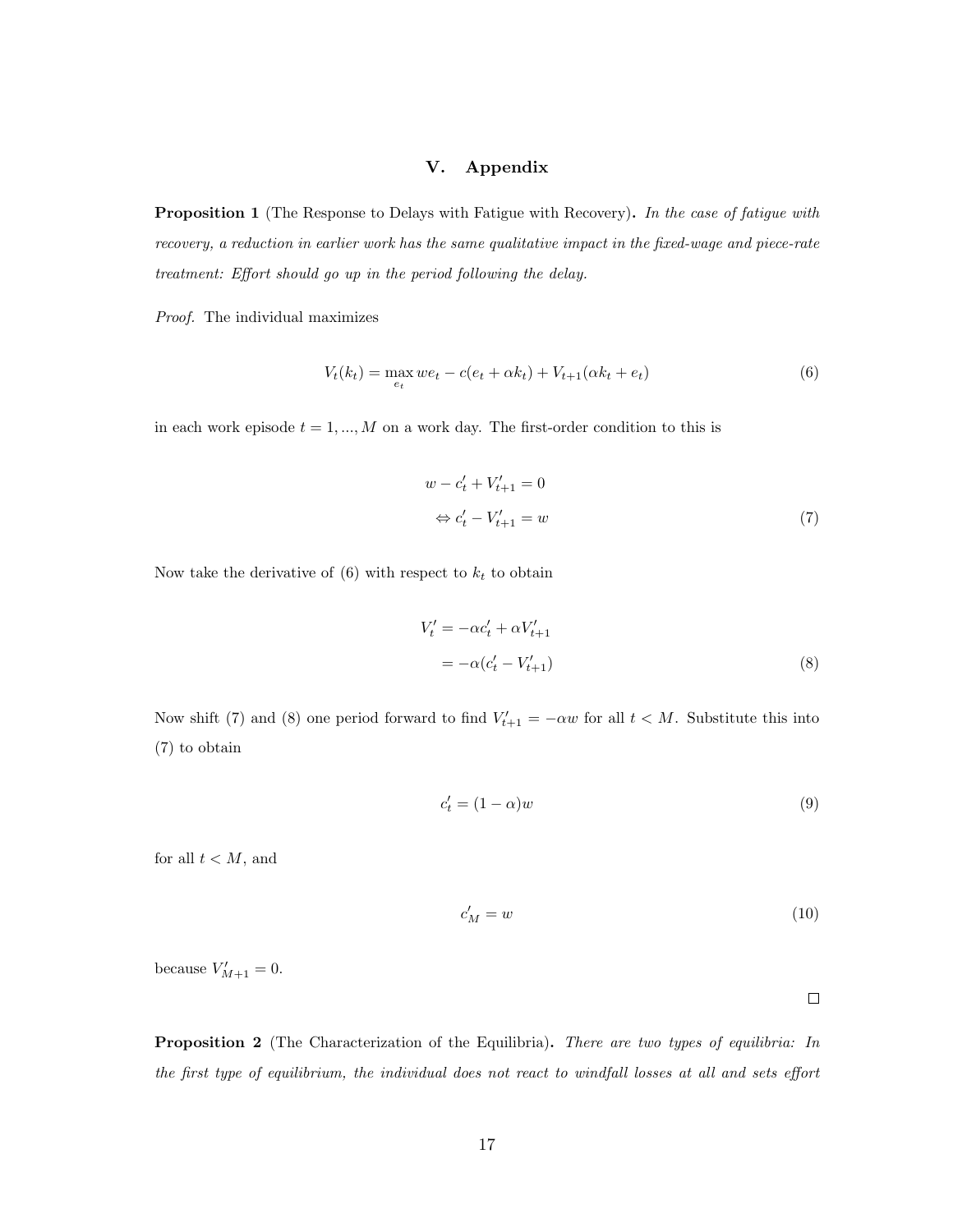according to  $g'(e^*) = w$ . In the second type of equilibrium, the individual fully offsets the windfall loss, i.e.,  $e_B = e_G + z/w$  if

$$
w > g'(e_B) \frac{1 + \eta(p + (1 - p)\lambda)}{1 + \eta \lambda}
$$

and

$$
w < g'(e_G) \frac{1 + \eta(p + (1 - p)\lambda)}{1 + \eta}
$$

Effort on the good day is given by

$$
(1-p)g'(e_G) + pg'(e_G + z/w) + p(1-p)\eta(\lambda - 1)(g'(e_G + z/w) - g'(e_G)) = w
$$

and  $z$  is sufficiently small. The second type of equilibrium is the preferred equilibrium if

$$
p\eta(\lambda - 1) > 1
$$

Proof. The proof consists of four steps.

Step 1: Lemma [3](#page-19-0) - [5](#page-20-0) imply that any personal equilibrium either has to be of the type where  $e_B = e_G$  or  $e_B > e_G$ , and  $we_B - z = we_G$  by ruling out all other possibilities.

**Step 2:** Lemma [6](#page-20-1) shows that an equilibrium, in which the individual does not react to  $z$  always exists. Since the reference-dependent utility in this case does not depend on e, the best among this class of equilibria is the one that maximizes the material payoff.

**Step 3:** Lemma [7](#page-21-0) shows that an equilibrium, in which the individual fully compensates for  $z$ exists if  $z$  is small enough. The lemma characterizes the best in this class of equilibria.

Step 4: Thus, finding the preferred equilibrium amounts to determining which of the two equilibria identified in steps 2 and 3 gives the higher utility. Notice that for  $z = 0$ , both equilibria trivially give the same payoff. Using the equilibrium utilities, we get for the "neoclassical" equilibrium

$$
\frac{\partial U^{neo}}{\partial z} = -p(1 + (1 - p)\eta(\lambda - 1))
$$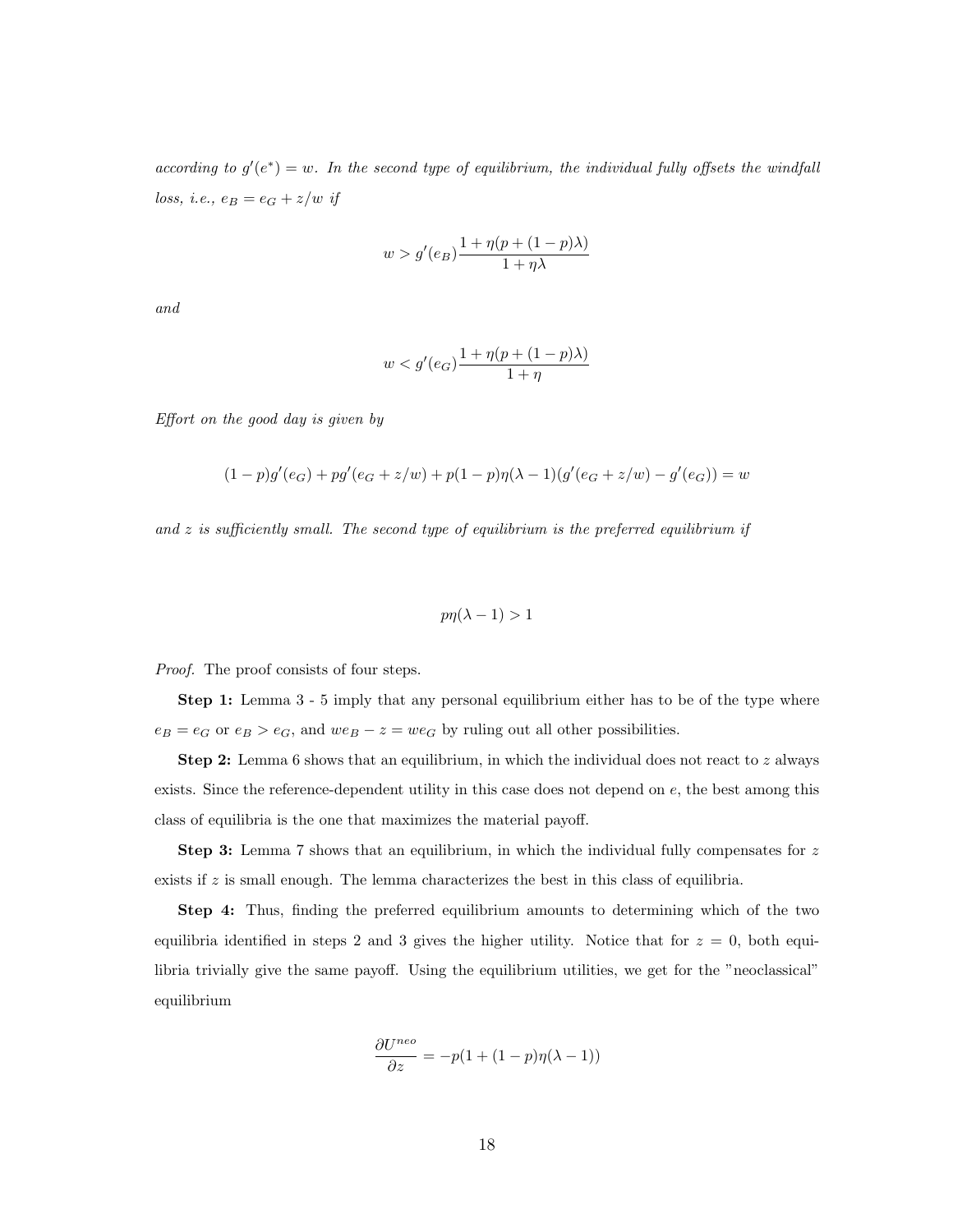by applying the envelope theorem. Similarly, we obtain for the "income targeting" equilibrium

<span id="page-19-1"></span>
$$
\frac{\partial U^{IT}}{\partial z} = -p(1 + (1 - p)\eta(\lambda - 1))g'(e_G + z/w)/w
$$

Taking the difference between the two, we get

$$
\frac{\partial U^{IT}}{\partial z} - \frac{\partial U^{neo}}{\partial z} = -p(1 + (1 - p)\eta(\lambda - 1))[g'(e_G + z/w)/w - 1]
$$
\n(11)

Thus, if  $g'(e_G + z/w) < w$ , the last term in [\(11\)](#page-19-1) will be negative, and therefore, the income targeting equilibrium become better as z increases. In order to ensure that this is the case, recall that  $e_G$ solves

$$
pg'(e_G + z/w) + (1 - p)g'(e_G) + p(1 - p)\eta(\lambda - 1)(g'(e_G + z/w) - g'(e_G)) = w
$$

Thus, if we can show that

<span id="page-19-2"></span>
$$
(1-p)g'(e_G) + p(1-p)\eta(\lambda - 1)(g'(e_G + z/w) - g'(e_G)) > (1-p)g'(e_G + z/w)
$$
 (12)

it is impossible that  $g'(e_G + z/w) \ge g'(e^*)$ , and therefore  $g'(e_G + z/w)/w < 1$ . Simple algebra shows that [\(12\)](#page-19-2) holds, if  $p\eta(\lambda - 1) > 1$ , as claimed. This completes the proof.  $\Box$ 

<span id="page-19-0"></span>**Lemma 3.** Any situation with  $e_B < e_G$  cannot be a personal equilibrium.

*Proof.* In any situation with  $e_B < e_G$ , we have

$$
U_B = we_B - z - g(e_B) + (1 - p) [\eta \lambda (we_B - z - we_G) + \eta (g(e_G) - g(e_B))]
$$
  

$$
U_G = we_G - g(e_G) + p [\eta (we_G - we_B + z) + \eta \lambda (g(e_B) - g(e_G))]
$$

Notice that if  $g'(e_B) < w$ ,  $U_B$  is increasing in e. Therefore in this case, there is no such equilibrium. If  $g'(e_G) > w$ , then  $U_G$  is decreasing in e. Therefore in this case, there is no such equilibrium. But since the two cases exhaust all possibilities, there is no such equilibrium.  $\Box$ 

**Lemma 4.** Any situation with  $e_B > e_G$ , but  $we_B - z < we_G$  cannot be a personal equilibrium.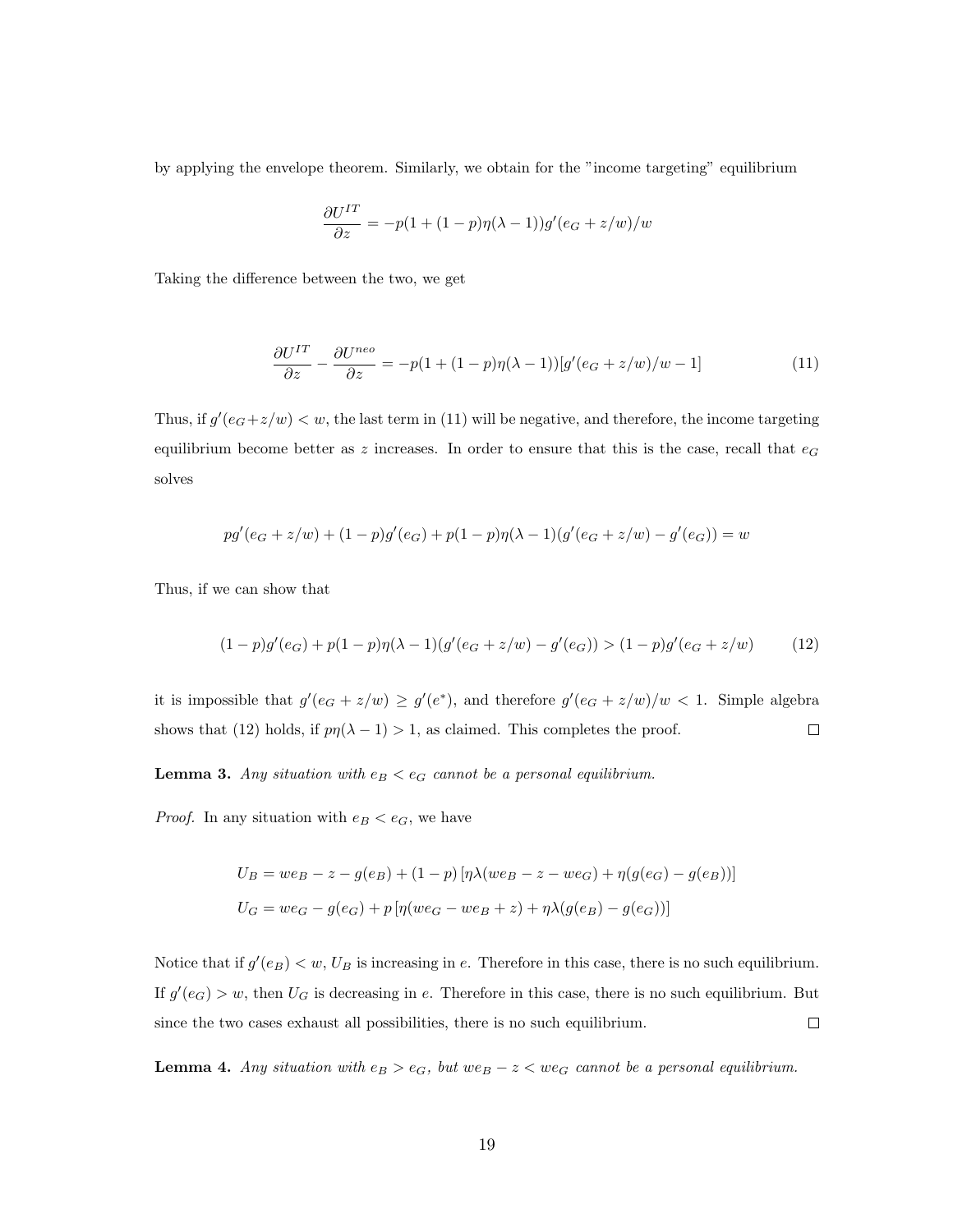*Proof.* In any situation with  $e_B > e_G$ , but  $we_B - z < we_G$  we have

$$
U_B = we_B - z - g(e_B) + (1 - p) [\eta \lambda (we_B - z - we_G) + \eta \lambda (g(e_G) - g(e_B))]
$$
  

$$
U_G = we_G - g(e_G) + p [\eta (we_G - we_B + z) + \eta (g(e_B) - g(e_G))]
$$

Notice that if  $g'(e_B) > w$ ,  $U_B$  is decreasing in e. Therefore in this case, there is no such equilibrium. If  $g'(e_G) < w$ , then  $U_G$  is increasing in e. Therefore in this case, there is no such equilibrium. But since the two cases exhaust all possibilities, there is no such equilibrium.  $\Box$ 

<span id="page-20-0"></span>**Lemma 5.** Any situation with  $e_B > e_G$ , but  $we_B - z > we_G$  cannot be a personal equilibrium.

*Proof.* In any situation with  $e_B > e_G$ , but  $we_B - z > we_G$  we have

$$
U_B = we_B - z - g(e_B) + (1 - p) [\eta(we_B - z - we_G) + \eta \lambda(g(e_G) - g(e_B))]
$$
  

$$
U_G = we_G - g(e_G) + p [\eta \lambda(we_G - we_B + z) + \eta(g(e_B) - g(e_G))]
$$

Notice that if  $g'(e_B) > w$ ,  $U_B$  is decreasing in e. Therefore in this case, there is no such equilibrium. If  $g'(e_G) < w$ , then  $U_G$  is increasing in e. Therefore in this case, there is no such equilibrium. But  $\Box$ since the two cases exhaust all possibilities, there is no such equilibrium.

<span id="page-20-1"></span>**Lemma 6.** There always exists an equilibrium in which  $e_B = e_G = e$ , where  $g'(e^*) = w$ . This is the equilibrium giving the highest payoff of all the equilibria with  $e_B = e_G$ .

*Proof.* Consider the case where e solves  $g'(e^*) = w$ . Then,

$$
U_B = we - g(e) - z - (1 - p)\eta\lambda z
$$
  

$$
U_G = we - g(e) + p\eta z
$$

In order to check whether it pays to deviate from this strategy, note that nothing can be gained by either increasing or decreasing  $e_B$ . Nothing can be gained for the material payoff by changing  $e_B$ by the definition of e. With regard to the reference-dependent part of utility, increasing e causes a loss in effort costs and a reduces the income loss. However, since  $g'(e) = w$  these effects offset each other. Decreasing  $e_B$  causes a loss in in income, but only a gain in effort costs. Hence, the overall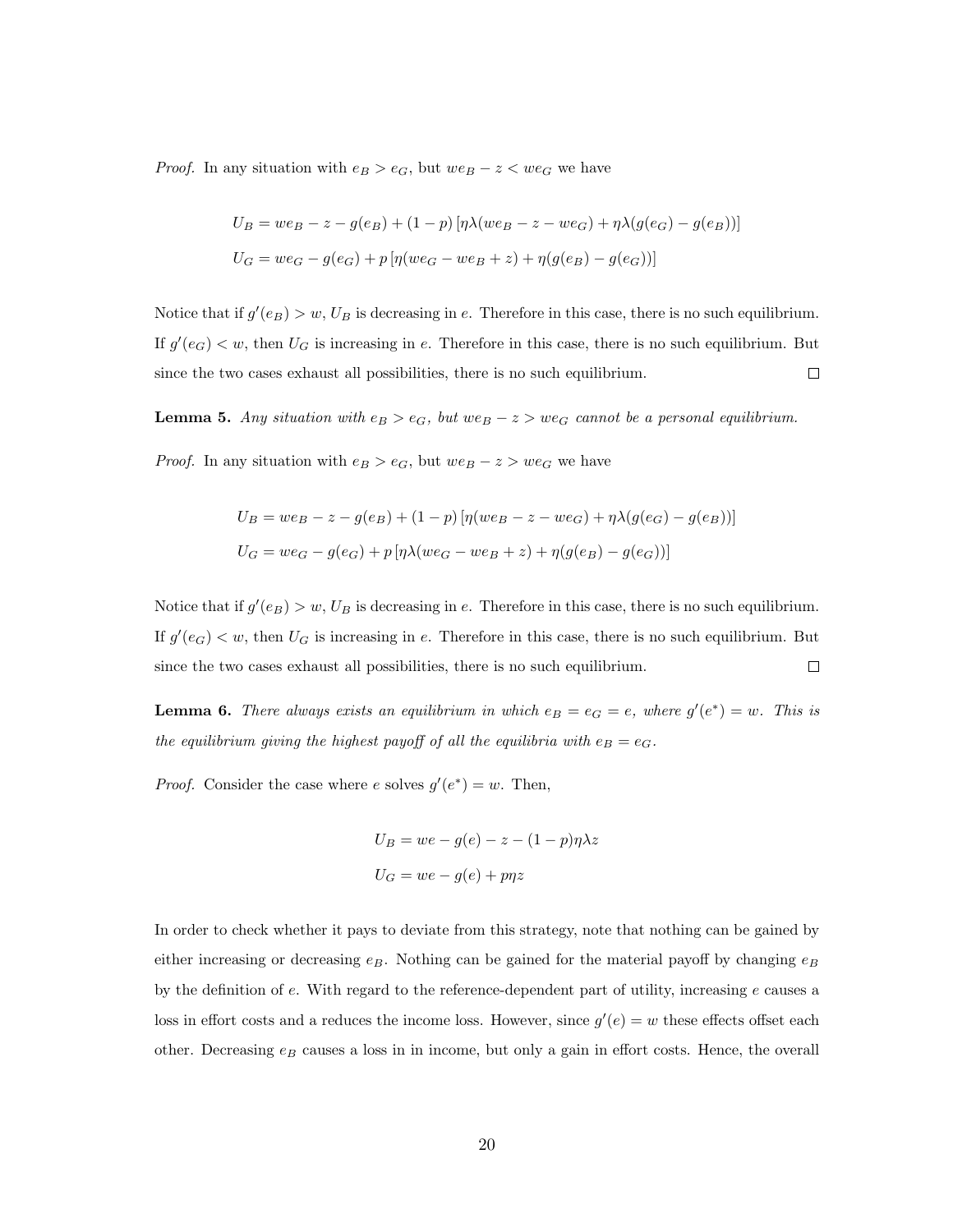effect would be negative. A similar argument applies to changing  $e_G$ . This establishes the personal equilibrium.

Finally, notice that, in equilibrium, reference-dependent utility does not depend on effort. Hence, since the equilibrium maximizes the material payoff, it is the equilibrium in this class with the highest utility.  $\Box$ 

<span id="page-21-0"></span>**Lemma 7.** There exists an equilibrium with  $we_B - z = we_G$  for a sufficiently small z if and

Proof. Under the proposed equilibrium, the utility on a good and bad day, respectively, is given by

$$
U_G = we_G - g(e_G) + (1 - p)\eta(g(e_B) - g(e_G))
$$
  

$$
U_B = we_B - z - g(e_B) + p\eta\lambda(g(e_G) - g(e_B))
$$

In order to check whether an individual has an incentive to deviate, we evaluate the marginal utility of effort at different points. Consider first  $U_B$  for  $e < e_B$ . We have

$$
U_B(e) = we-z-g(e)+\eta\lambda (we-z-we_G)+p\eta(g(e_B)-g(e))+(1-p)\eta\lambda(g(e_G)-g(e))
$$

Taking the derivative w.r.t. e, we get

$$
\frac{\partial U_B}{\partial e} = w - g'(e) + \eta \lambda w - \eta (p + (1 - p)\lambda) g'(e)
$$

$$
\Rightarrow \frac{\partial U_B}{\partial e} > 0 \text{ if } w > g'(e_B) \frac{1 + \eta (p + (1 - p)\lambda)}{1 + \eta \lambda} \tag{13}
$$

Thus if condition [\(13\)](#page-21-1) is satisfied, the individual does not want to reduce effort from  $e_B$ . Further, if z is small enough, this condition is necessarily satisfied. Similarly, we can show that for  $e < e_G$ ,

<span id="page-21-1"></span>
$$
\frac{\partial U_G}{\partial e} > 0 \text{ if } w > g'(e_G) \frac{1 + \eta}{1 + \eta \lambda}
$$

which is implied by [\(13\)](#page-21-1). Now, consider  $e > e_G$ . In this case,

$$
U_G(e) = we - g(e) + \eta(w - we_G) + p\eta(g(e_B) - g(e)) + (1 - p)\eta\lambda(g(e_G) - g(e))
$$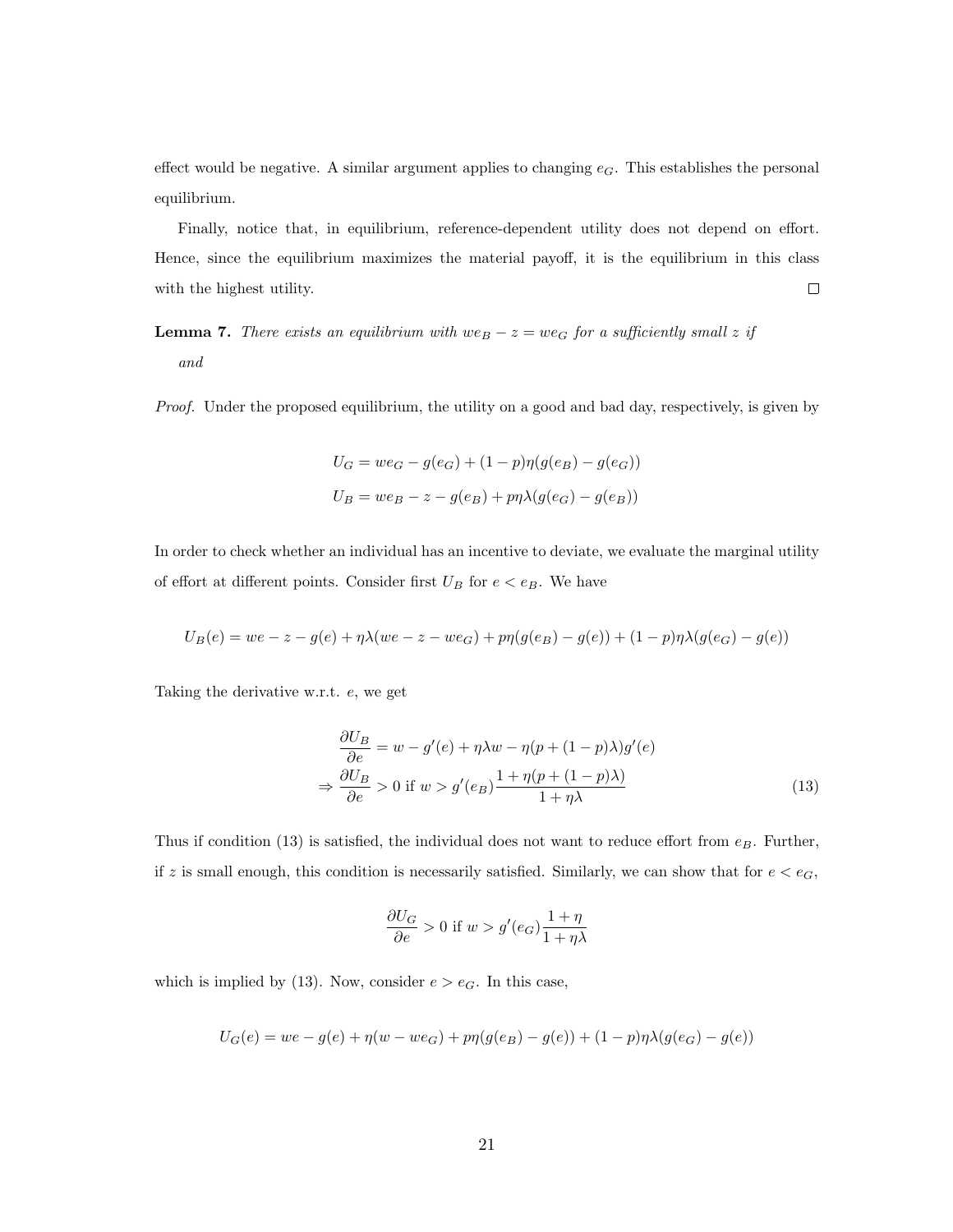Taking the derivative w.r.t. e, we obtain

$$
\frac{\partial U_G}{\partial e} < 0 \text{ if } w < g'(e_G) \frac{1 + \eta(p + (1 - p)\lambda)}{1 + \eta} \tag{14}
$$

Again, for small enough  $z$ , condition  $(14)$  is necessarily satisfied. Similarly, we can show that for  $e > e_B$ ,

<span id="page-22-1"></span>
$$
\frac{\partial U_B}{\partial e} < 0 \text{ if } w < g'(e_B) \frac{1 + \eta \lambda}{1 + \eta}
$$

which is implied by  $(14)$ . To find the best in this class of equilibria, notice that the equilibrium utility is given by

$$
U = we_G - (1 - p)g(e_G) - pg(e_G + z/w) + p(1 - p)\eta(1 - \lambda)(g(e_G + z/w) - g(e_G))
$$
\n(15)

Maximizing [\(15\)](#page-22-2) w.r.t.  $e_G$  yields the first-order condition

$$
(1-p)g'(e_G) + pg'(e_G + z/w) + p(1-p)\eta(\lambda - 1)(g'(e_G + z/w) - g'(e_G)) = w
$$

as claimed in the proposition.

<span id="page-22-0"></span>**Proposition 8** (Response to income shocks with narrowly-defined concave utility). Suppose an individual has utility function

$$
u(e) = v(we - z) - g(e)
$$

where  $v()$  is a concave utility function and all other parameters are defined as in the text. Then,

$$
\frac{\partial e}{\partial z} = \frac{-v''(ew)w}{-v''(ew)w^2 + c''(e)} > 0
$$

Proof. The first-oder condition for effort in this case is

$$
u(e)' = v'(we - z)w - g'(e) = 0
$$

Totally differentiating the first-oder condition yields the desired result.

 $\Box$ 

<span id="page-22-2"></span> $\Box$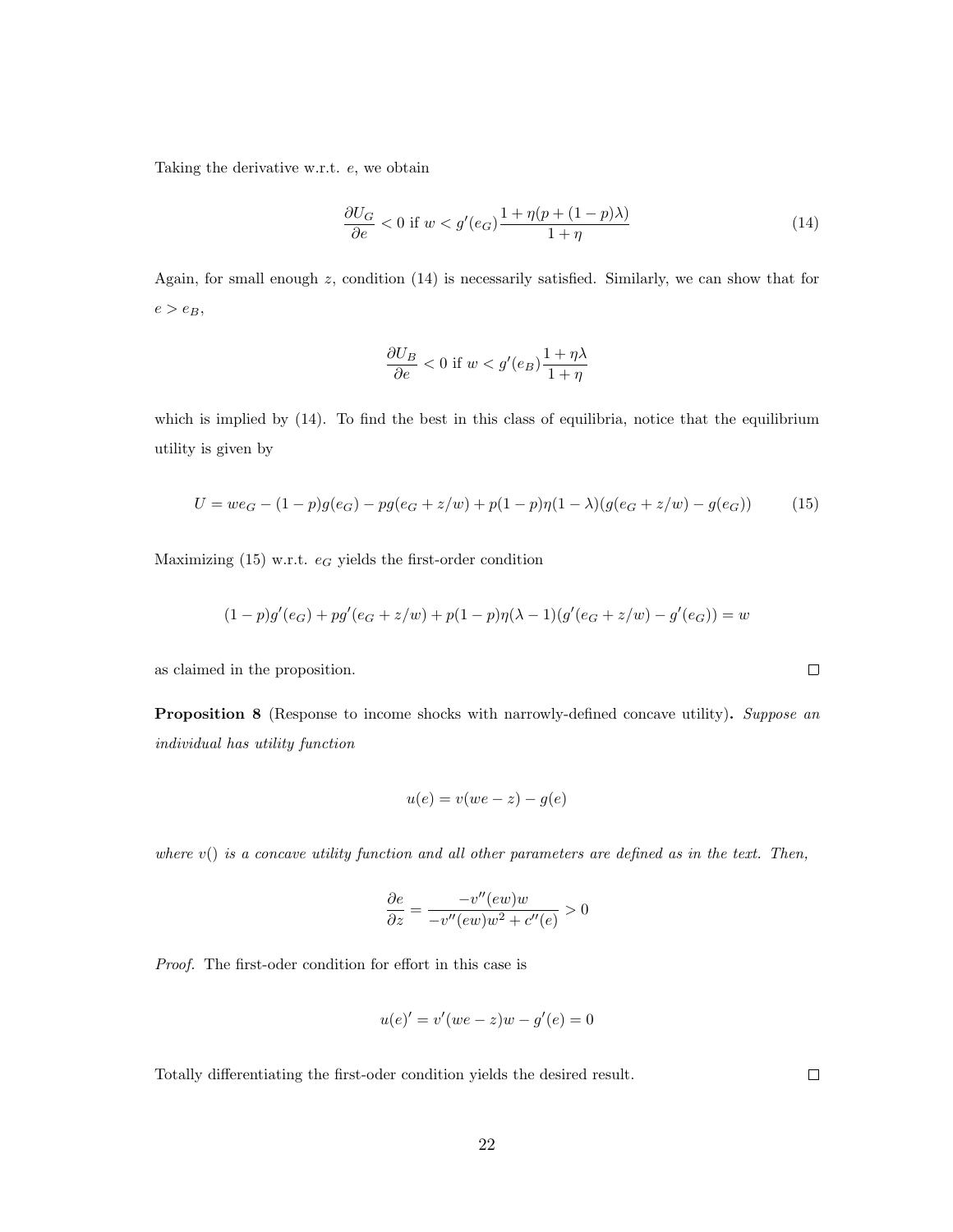

<span id="page-23-0"></span>Figure 1: Output over Time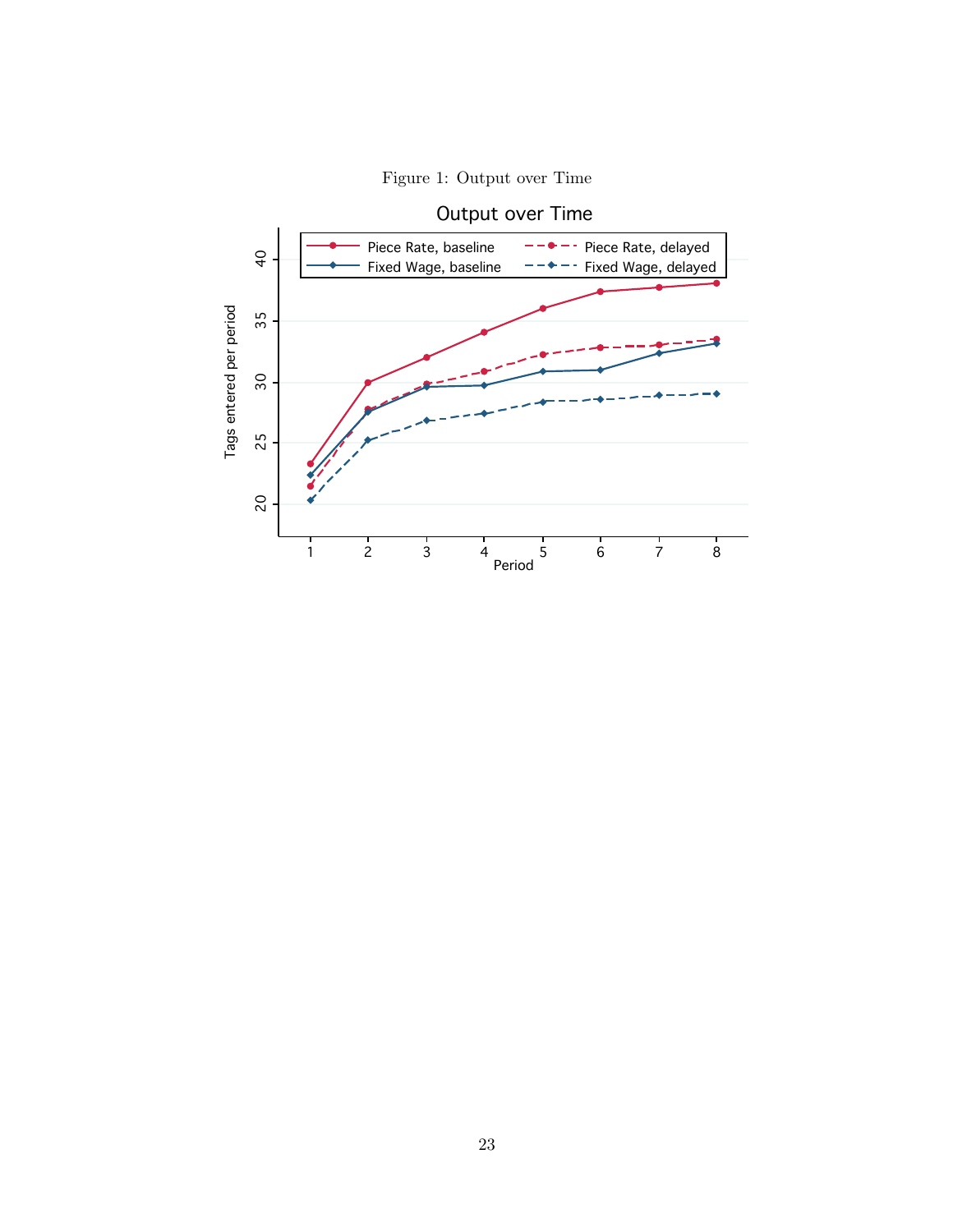<span id="page-24-1"></span>

Figure 2: Behavior in Loss Aversion Experiment

<span id="page-24-0"></span>

|  | Table 1: The Design of the Study |  |  |
|--|----------------------------------|--|--|
|  |                                  |  |  |

Appearance of screen after a tag has been entered

|                            | Piece-Rate<br>Treatment |               |                                     |               |         | Fixed-Wage<br>Treatment |                   |  |
|----------------------------|-------------------------|---------------|-------------------------------------|---------------|---------|-------------------------|-------------------|--|
| <i><b>Observations</b></i> |                         | $S1$ and $S2$ | $N = 16$ $N = 19$ $N = 20$ $N = 21$ | $S3$ and $S4$ |         | $S5$ and $S6$           | $N = 18$ $N = 18$ |  |
| Periods<br>$1 - 4$         | Delayed                 | Normal        | Delayed                             | Delayed       | Delayed |                         | Normal            |  |
| Periods<br>$5 - 8$         | Normal                  | Delayed       | Delayed                             | Delayed       | Normal  |                         | Delayed           |  |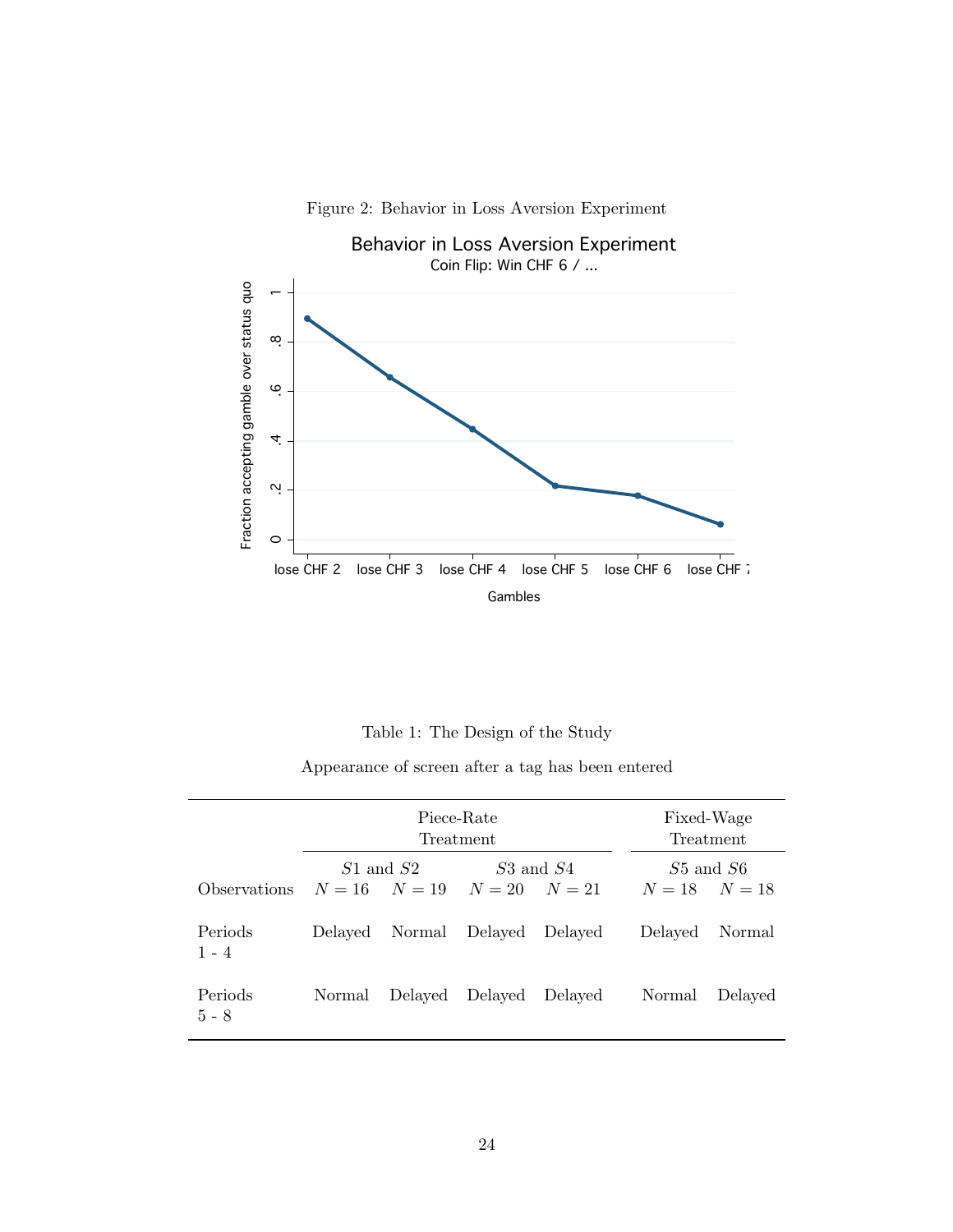

<span id="page-25-1"></span>Figure 3: Behavior in Loss Aversion Experiment

<span id="page-25-0"></span>Table 2: Checks of Randomization

Correlations of individual characteristics with treatment condition in period 5

|                    | Loss<br>averse | one switching<br>point | Age       | Gender    | Data entry<br>experience | typing<br>skills |
|--------------------|----------------|------------------------|-----------|-----------|--------------------------|------------------|
| Delayed            | $-0.0888$      | $-0.1101$              | $-0.0067$ | $-0.1407$ | $-0.0618$                | 0.0809           |
| in period 5        | (0.390)        | (0.248)                | (0.945)   | (0.139)   | (0.529)                  | (0.401)          |
| delayed            | 0.025          | $-0.0078$              | $-0.0108$ | $-0.1254$ | 0.1635                   | $-0.1279$        |
| in periods $1 - 4$ | (0.809)        | (0.935)                | (0.911)   | (0.188)   | (0.094)                  | (0.183)          |
| Piece-rate pay     | 0.0677         | 0.0387                 | 0.0013    | $-0.1104$ | 0.0822                   | $-0.1423$        |
|                    | (0.512)        | (0.685)                | (0.989)   | (0.247)   | (0.403)                  | (0.138)          |

Notes: p-values, unadjusted for multiple hypotheses tests, are in parentheses.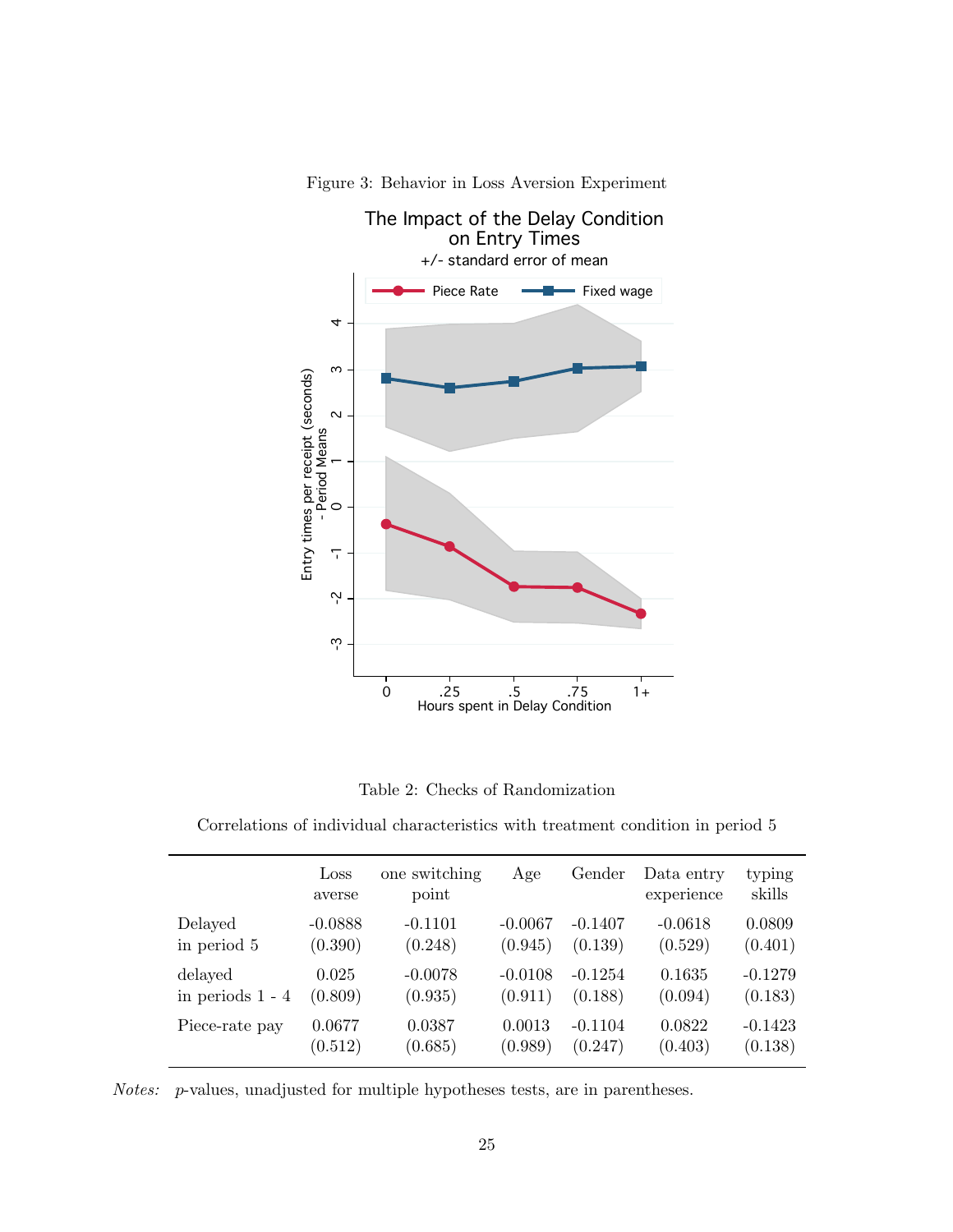<span id="page-26-0"></span>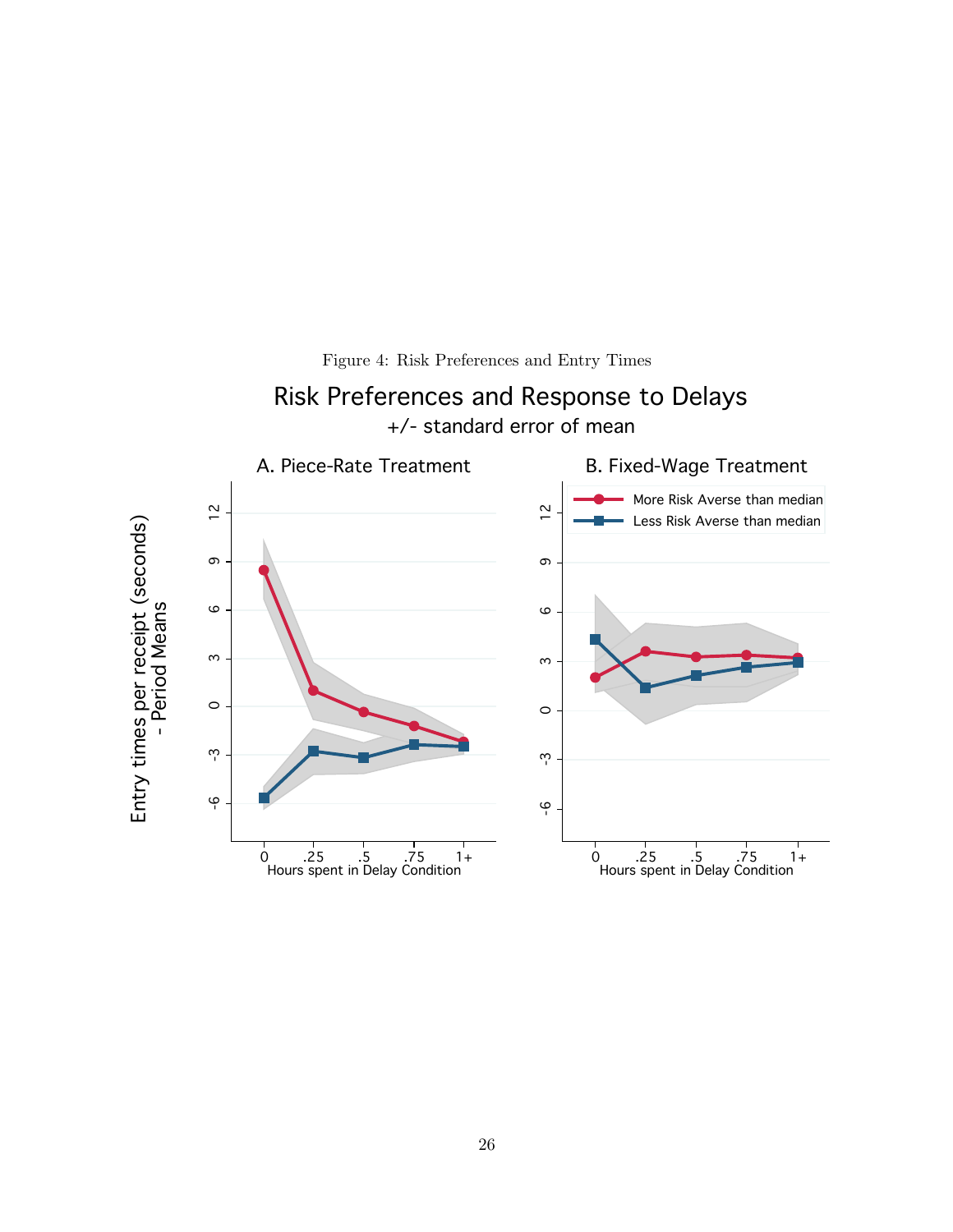Figure 5: Loss Aversion vs. Concavity

<span id="page-27-0"></span>

Worst Lottery rejected by Individual: Win 6 / ...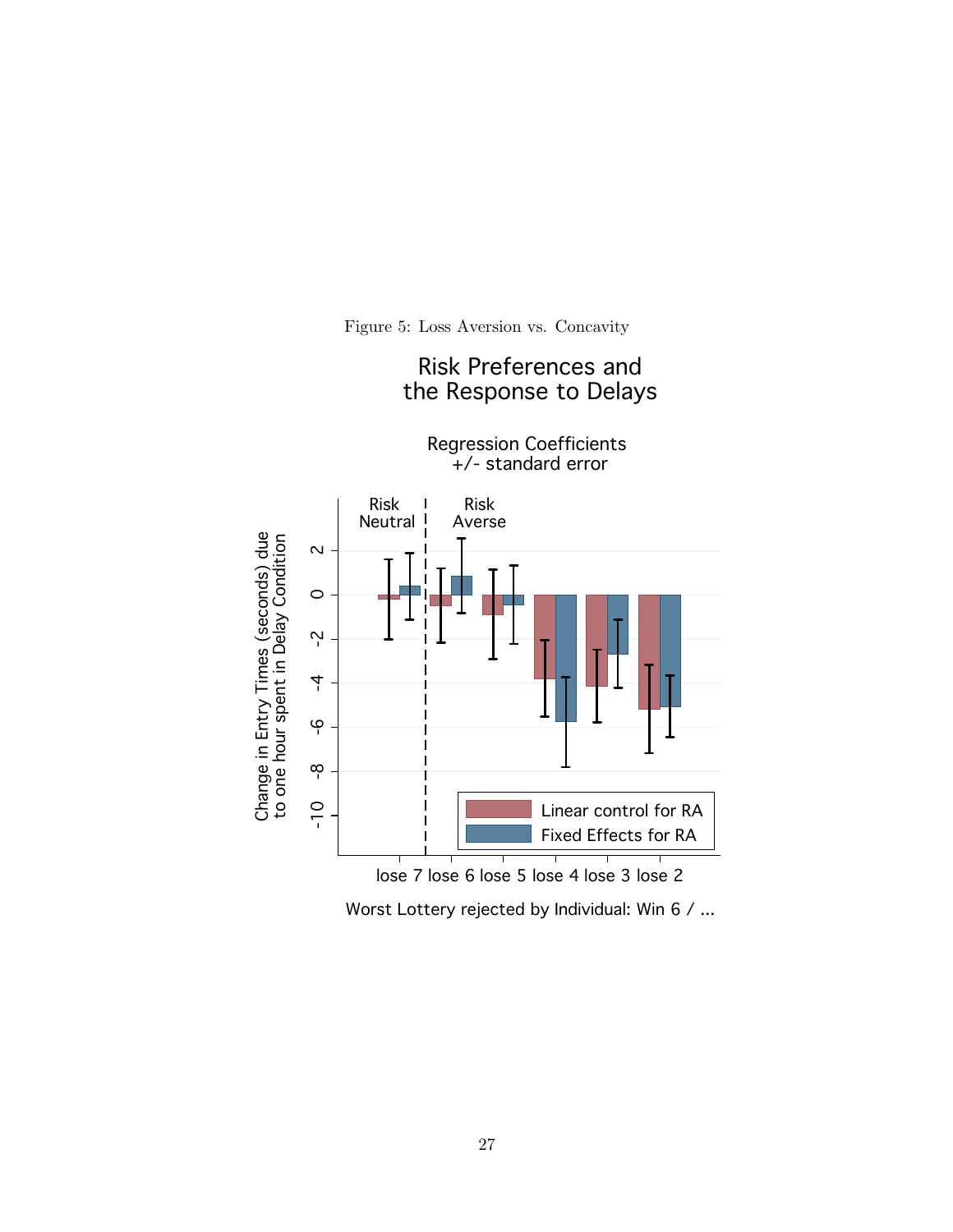|                                                                                    | Piece-Rate Treatment             |                                         |                                                   |                     |                     |  |
|------------------------------------------------------------------------------------|----------------------------------|-----------------------------------------|---------------------------------------------------|---------------------|---------------------|--|
| Dependent Variable:                                                                | $T_{it}$                         |                                         |                                                   | $\log(T_{it})$      |                     |  |
| Hours spent in delay condition $-2.767^* - 2.610 - 2.734^{**}$<br>slowed down in t |                                  | $-0.244$<br>(0.900)                     | $(1.548)$ $(1.606)$ $(1.121)$ $(0.058)$ $(0.030)$ |                     | $-0.100* -0.095***$ |  |
| $R^2$<br>$\overline{N}$                                                            | 0.472<br>568                     | 0.472<br>568                            | 0.875<br>568                                      | 0.442<br>568        | 0.918<br>568        |  |
| Dependent Variable:                                                                | Fixed-Wage Treatment<br>$T_{it}$ |                                         |                                                   | $\log(T_{it})$      |                     |  |
| Hours spent in delay condition<br>slowed down in t                                 | $-1.532$ $-1.658$                | $(2.830)$ $(3.017)$<br>0.318<br>(0.947) | 0.446<br>(1.058)                                  | $-0.042$<br>(0.091) | 0.004<br>(0.034)    |  |
| $R^2$<br>$\overline{N}$                                                            | 0.275<br>280                     | 0.275<br>280                            | 0.814<br>280                                      | 0.286<br>280        | 0.859<br>280        |  |

# <span id="page-28-0"></span>Table 3: The Overall Experimental Results OLS Regressions

Notes:  $T_{it}$  is the mean entry time per receipt of individual i in fifteen-minute intervall t. All specifications include period effects and controls for basic demographics and computer skills. Standard errors adjusted for clustering on individuals. \*, \*\*, \*\*\* denote significance at the 10, 5, 1 percent level, respectively.